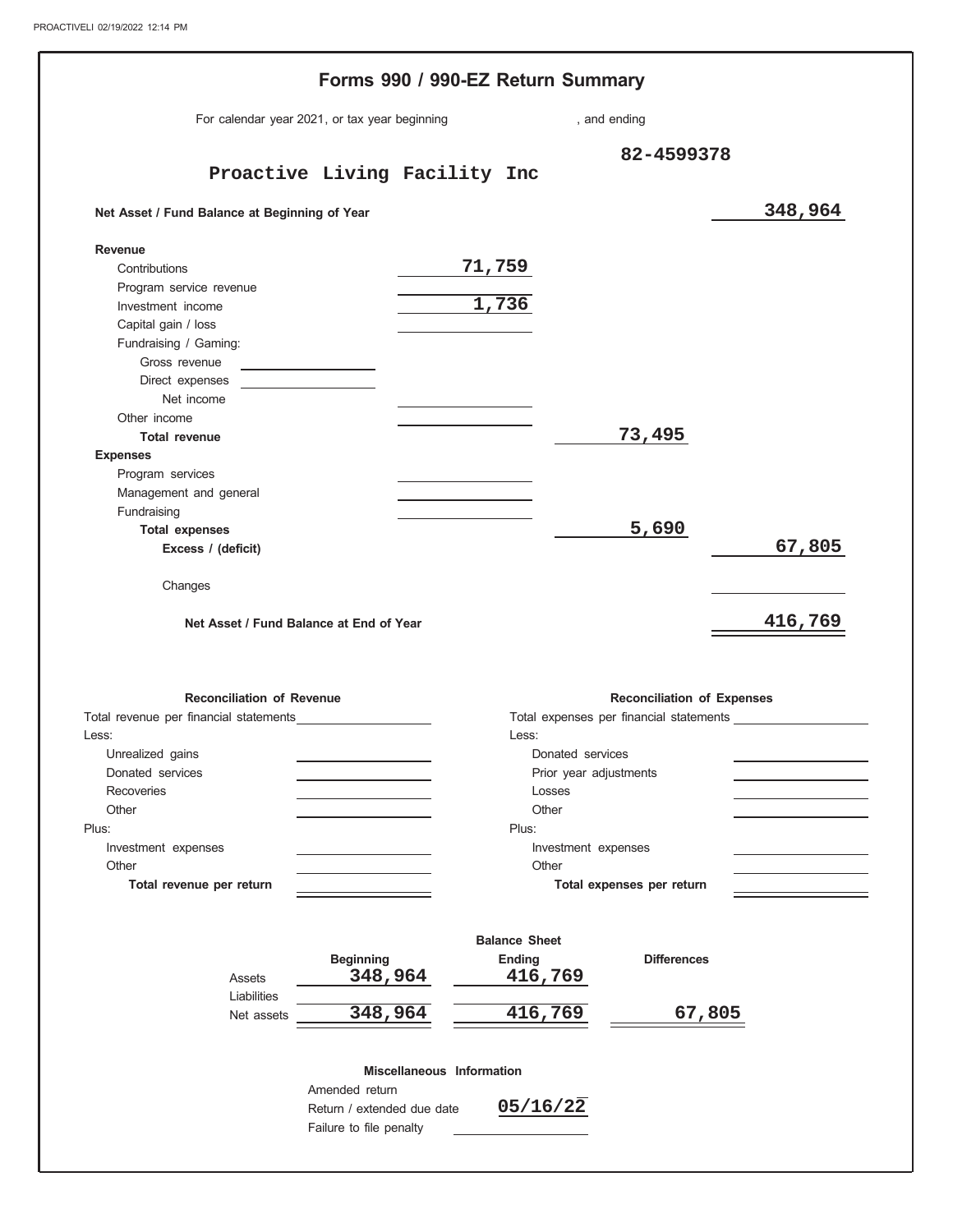| Form 8879-TE                                                                                                                                                                                                                                       |                                                                                                                                                                                                                                                                                                                                                                                                                                                                                                                                                                                                                                                                                                                                                                                                                                                                                                                                                                                                                                                                                                                                                                                                                                                                                                                                                                                                                                                                                                                                                                                                                                                                                                                                                                                                                                                                                                                                                                                                                                                                                                                                                                                                                                                                      | <b>IRS e-file Signature Authorization</b><br>for a Tax Exempt Entity |                                                                                                                                   |                                                                                                                  | OMB No. 1545-0047             |
|----------------------------------------------------------------------------------------------------------------------------------------------------------------------------------------------------------------------------------------------------|----------------------------------------------------------------------------------------------------------------------------------------------------------------------------------------------------------------------------------------------------------------------------------------------------------------------------------------------------------------------------------------------------------------------------------------------------------------------------------------------------------------------------------------------------------------------------------------------------------------------------------------------------------------------------------------------------------------------------------------------------------------------------------------------------------------------------------------------------------------------------------------------------------------------------------------------------------------------------------------------------------------------------------------------------------------------------------------------------------------------------------------------------------------------------------------------------------------------------------------------------------------------------------------------------------------------------------------------------------------------------------------------------------------------------------------------------------------------------------------------------------------------------------------------------------------------------------------------------------------------------------------------------------------------------------------------------------------------------------------------------------------------------------------------------------------------------------------------------------------------------------------------------------------------------------------------------------------------------------------------------------------------------------------------------------------------------------------------------------------------------------------------------------------------------------------------------------------------------------------------------------------------|----------------------------------------------------------------------|-----------------------------------------------------------------------------------------------------------------------------------|------------------------------------------------------------------------------------------------------------------|-------------------------------|
| Department of the Treasury<br>Internal Revenue Service                                                                                                                                                                                             |                                                                                                                                                                                                                                                                                                                                                                                                                                                                                                                                                                                                                                                                                                                                                                                                                                                                                                                                                                                                                                                                                                                                                                                                                                                                                                                                                                                                                                                                                                                                                                                                                                                                                                                                                                                                                                                                                                                                                                                                                                                                                                                                                                                                                                                                      | Do not send to the IRS. Keep for your records.                       | For calendar year 2021, or fiscal year beginning  2021, and ending 20<br>Go to www.irs.gov/Form8879TE for the latest information. |                                                                                                                  | 2021                          |
| Name of filer                                                                                                                                                                                                                                      |                                                                                                                                                                                                                                                                                                                                                                                                                                                                                                                                                                                                                                                                                                                                                                                                                                                                                                                                                                                                                                                                                                                                                                                                                                                                                                                                                                                                                                                                                                                                                                                                                                                                                                                                                                                                                                                                                                                                                                                                                                                                                                                                                                                                                                                                      |                                                                      |                                                                                                                                   | <b>EIN or SSN</b>                                                                                                |                               |
|                                                                                                                                                                                                                                                    |                                                                                                                                                                                                                                                                                                                                                                                                                                                                                                                                                                                                                                                                                                                                                                                                                                                                                                                                                                                                                                                                                                                                                                                                                                                                                                                                                                                                                                                                                                                                                                                                                                                                                                                                                                                                                                                                                                                                                                                                                                                                                                                                                                                                                                                                      | Proactive Living Facility Inc                                        |                                                                                                                                   | 82-4599378                                                                                                       |                               |
| Name and title of officer or person subject to tax                                                                                                                                                                                                 | Richard Janssen JR                                                                                                                                                                                                                                                                                                                                                                                                                                                                                                                                                                                                                                                                                                                                                                                                                                                                                                                                                                                                                                                                                                                                                                                                                                                                                                                                                                                                                                                                                                                                                                                                                                                                                                                                                                                                                                                                                                                                                                                                                                                                                                                                                                                                                                                   |                                                                      |                                                                                                                                   |                                                                                                                  |                               |
|                                                                                                                                                                                                                                                    | Chairperson                                                                                                                                                                                                                                                                                                                                                                                                                                                                                                                                                                                                                                                                                                                                                                                                                                                                                                                                                                                                                                                                                                                                                                                                                                                                                                                                                                                                                                                                                                                                                                                                                                                                                                                                                                                                                                                                                                                                                                                                                                                                                                                                                                                                                                                          |                                                                      |                                                                                                                                   |                                                                                                                  |                               |
| Part I                                                                                                                                                                                                                                             | Type of Return and Return Information                                                                                                                                                                                                                                                                                                                                                                                                                                                                                                                                                                                                                                                                                                                                                                                                                                                                                                                                                                                                                                                                                                                                                                                                                                                                                                                                                                                                                                                                                                                                                                                                                                                                                                                                                                                                                                                                                                                                                                                                                                                                                                                                                                                                                                |                                                                      |                                                                                                                                   |                                                                                                                  |                               |
|                                                                                                                                                                                                                                                    | Check the box for the return for which you are using this Form 8879-TE and enter the applicable amount, if any, from the return. Form 8038-                                                                                                                                                                                                                                                                                                                                                                                                                                                                                                                                                                                                                                                                                                                                                                                                                                                                                                                                                                                                                                                                                                                                                                                                                                                                                                                                                                                                                                                                                                                                                                                                                                                                                                                                                                                                                                                                                                                                                                                                                                                                                                                          |                                                                      |                                                                                                                                   |                                                                                                                  |                               |
|                                                                                                                                                                                                                                                    | CP and Form 5330 filers may enter dollars and cents. For all other forms, enter whole dollars only. If you check the box on line 1a, 2a, 3a, 4a,                                                                                                                                                                                                                                                                                                                                                                                                                                                                                                                                                                                                                                                                                                                                                                                                                                                                                                                                                                                                                                                                                                                                                                                                                                                                                                                                                                                                                                                                                                                                                                                                                                                                                                                                                                                                                                                                                                                                                                                                                                                                                                                     |                                                                      |                                                                                                                                   |                                                                                                                  |                               |
|                                                                                                                                                                                                                                                    | 5a, 6a, 7a, 8a, 9a, or 10a below, and the amount on that line for the return being filed with this form was blank, then leave line 1b, 2b, 3b, 4b,                                                                                                                                                                                                                                                                                                                                                                                                                                                                                                                                                                                                                                                                                                                                                                                                                                                                                                                                                                                                                                                                                                                                                                                                                                                                                                                                                                                                                                                                                                                                                                                                                                                                                                                                                                                                                                                                                                                                                                                                                                                                                                                   |                                                                      |                                                                                                                                   |                                                                                                                  |                               |
|                                                                                                                                                                                                                                                    | 5b, 6b, 7b, 8b, 9b, or 10b, whichever is applicable, blank (do not enter -0-). But, if you entered -0- on the return, then enter -0- on the                                                                                                                                                                                                                                                                                                                                                                                                                                                                                                                                                                                                                                                                                                                                                                                                                                                                                                                                                                                                                                                                                                                                                                                                                                                                                                                                                                                                                                                                                                                                                                                                                                                                                                                                                                                                                                                                                                                                                                                                                                                                                                                          |                                                                      |                                                                                                                                   |                                                                                                                  |                               |
|                                                                                                                                                                                                                                                    | applicable line below. Do not complete more than one line in Part I.<br>▶                                                                                                                                                                                                                                                                                                                                                                                                                                                                                                                                                                                                                                                                                                                                                                                                                                                                                                                                                                                                                                                                                                                                                                                                                                                                                                                                                                                                                                                                                                                                                                                                                                                                                                                                                                                                                                                                                                                                                                                                                                                                                                                                                                                            |                                                                      |                                                                                                                                   |                                                                                                                  |                               |
| 1a Form 990 check here<br>2a Form 990-EZ check here                                                                                                                                                                                                | $\overline{\textbf{x}}$<br>▶                                                                                                                                                                                                                                                                                                                                                                                                                                                                                                                                                                                                                                                                                                                                                                                                                                                                                                                                                                                                                                                                                                                                                                                                                                                                                                                                                                                                                                                                                                                                                                                                                                                                                                                                                                                                                                                                                                                                                                                                                                                                                                                                                                                                                                         |                                                                      | <b>b</b> Total revenue, if any (Form 990, Part VIII, column (A), line 12)                                                         | 1b                                                                                                               | 73,495<br>2b                  |
| 3a Form 1120-POL check here                                                                                                                                                                                                                        |                                                                                                                                                                                                                                                                                                                                                                                                                                                                                                                                                                                                                                                                                                                                                                                                                                                                                                                                                                                                                                                                                                                                                                                                                                                                                                                                                                                                                                                                                                                                                                                                                                                                                                                                                                                                                                                                                                                                                                                                                                                                                                                                                                                                                                                                      |                                                                      |                                                                                                                                   |                                                                                                                  | 3b                            |
| 4a Form 990-PF check here                                                                                                                                                                                                                          |                                                                                                                                                                                                                                                                                                                                                                                                                                                                                                                                                                                                                                                                                                                                                                                                                                                                                                                                                                                                                                                                                                                                                                                                                                                                                                                                                                                                                                                                                                                                                                                                                                                                                                                                                                                                                                                                                                                                                                                                                                                                                                                                                                                                                                                                      |                                                                      | <b>b</b> Tax based on investment income (Form 990-PF, Part VI, line 5)                                                            |                                                                                                                  |                               |
| 5a Form 8868 check here                                                                                                                                                                                                                            |                                                                                                                                                                                                                                                                                                                                                                                                                                                                                                                                                                                                                                                                                                                                                                                                                                                                                                                                                                                                                                                                                                                                                                                                                                                                                                                                                                                                                                                                                                                                                                                                                                                                                                                                                                                                                                                                                                                                                                                                                                                                                                                                                                                                                                                                      |                                                                      |                                                                                                                                   |                                                                                                                  |                               |
| 6a Form 990-T check here                                                                                                                                                                                                                           |                                                                                                                                                                                                                                                                                                                                                                                                                                                                                                                                                                                                                                                                                                                                                                                                                                                                                                                                                                                                                                                                                                                                                                                                                                                                                                                                                                                                                                                                                                                                                                                                                                                                                                                                                                                                                                                                                                                                                                                                                                                                                                                                                                                                                                                                      |                                                                      |                                                                                                                                   |                                                                                                                  | 5b<br>6b                      |
| 7a Form 4720 check here                                                                                                                                                                                                                            |                                                                                                                                                                                                                                                                                                                                                                                                                                                                                                                                                                                                                                                                                                                                                                                                                                                                                                                                                                                                                                                                                                                                                                                                                                                                                                                                                                                                                                                                                                                                                                                                                                                                                                                                                                                                                                                                                                                                                                                                                                                                                                                                                                                                                                                                      |                                                                      |                                                                                                                                   |                                                                                                                  |                               |
| 8a Form 5227 check here                                                                                                                                                                                                                            |                                                                                                                                                                                                                                                                                                                                                                                                                                                                                                                                                                                                                                                                                                                                                                                                                                                                                                                                                                                                                                                                                                                                                                                                                                                                                                                                                                                                                                                                                                                                                                                                                                                                                                                                                                                                                                                                                                                                                                                                                                                                                                                                                                                                                                                                      |                                                                      |                                                                                                                                   |                                                                                                                  |                               |
| 9a Form 5330 check here                                                                                                                                                                                                                            |                                                                                                                                                                                                                                                                                                                                                                                                                                                                                                                                                                                                                                                                                                                                                                                                                                                                                                                                                                                                                                                                                                                                                                                                                                                                                                                                                                                                                                                                                                                                                                                                                                                                                                                                                                                                                                                                                                                                                                                                                                                                                                                                                                                                                                                                      |                                                                      |                                                                                                                                   |                                                                                                                  | 9b                            |
| 10a Form 8038-CP check here                                                                                                                                                                                                                        | ▶                                                                                                                                                                                                                                                                                                                                                                                                                                                                                                                                                                                                                                                                                                                                                                                                                                                                                                                                                                                                                                                                                                                                                                                                                                                                                                                                                                                                                                                                                                                                                                                                                                                                                                                                                                                                                                                                                                                                                                                                                                                                                                                                                                                                                                                                    |                                                                      | b Amount of credit payment requested (Form 8038-CP, Part III, line 22)                                                            | 10b                                                                                                              |                               |
| Part II                                                                                                                                                                                                                                            | Declaration and Signature Authorization of Officer or Person Subject to Tax                                                                                                                                                                                                                                                                                                                                                                                                                                                                                                                                                                                                                                                                                                                                                                                                                                                                                                                                                                                                                                                                                                                                                                                                                                                                                                                                                                                                                                                                                                                                                                                                                                                                                                                                                                                                                                                                                                                                                                                                                                                                                                                                                                                          |                                                                      |                                                                                                                                   |                                                                                                                  |                               |
| Under penalties of perjury, I declare that $ \mathbf{X} $<br>of entity)<br>electronic funds withdrawal.<br>PIN: check one box only<br>X<br>I authorize _<br>return's disclosure consent screen.<br>Signature of officer or person subject to tax ▶ | 2021 electronic return and accompanying schedules and statements, and, to the best of my knowledge and belief, they are true, correct, and<br>complete. I further declare that the amount in Part I above is the amount shown on the copy of the electronic return. I consent to allow my<br>intermediate service provider, transmitter, or electronic return originator (ERO) to send the return to the IRS and to receive from the IRS (a) an<br>acknowledgement of receipt or reason for rejection of the transmission, (b) the reason for any delay in processing the return or refund, and (c)<br>the date of any refund. If applicable, I authorize the U.S. Treasury and its designated Financial Agent to initiate an electronic funds withdrawal<br>(direct debit) entry to the financial institution account indicated in the tax preparation software for payment of the federal taxes owed on this<br>return, and the financial institution to debit the entry to this account. To revoke a payment, I must contact the U.S. Treasury Financial Agent at<br>1-888-353-4537 no later than 2 business days prior to the payment (settlement) date. I also authorize the financial institutions involved in the<br>processing of the electronic payment of taxes to receive confidential information necessary to answer inquiries and resolve issues related to<br>the payment. I have selected a personal identification number (PIN) as my signature for the electronic return and, if applicable, the consent to<br>Mission Accounting<br>ERO firm name<br>on the tax year 2021 electronically filed return. If I have indicated within this return that a copy of the return is being filed with a state<br>agency(ies) regulating charities as part of the IRS Fed/State program, I also authorize the aforementioned ERO to enter my PIN on the<br>As an officer or person subject to tax with respect to the entity, I will enter my PIN as my signature on the tax year 2021 electronically<br>filed return. If I have indicated within this return that a copy of the return is being filed with a state agency(ies) regulating charities as part<br>of the IRS Fed/State program, I will enter my PIN on the return's disclosure consent screen. | , $(EIN)$<br>PC                                                      | I am an officer of the above entity or     I am a person subject to tax with respect to (name<br>to enter my PIN<br>Date          | and that I have examined a copy of the<br>59922<br>Enter five numbers, but<br>do not enter all zeros<br>02/18/22 | as my signature               |
| Part III                                                                                                                                                                                                                                           | <b>Certification and Authentication</b>                                                                                                                                                                                                                                                                                                                                                                                                                                                                                                                                                                                                                                                                                                                                                                                                                                                                                                                                                                                                                                                                                                                                                                                                                                                                                                                                                                                                                                                                                                                                                                                                                                                                                                                                                                                                                                                                                                                                                                                                                                                                                                                                                                                                                              |                                                                      |                                                                                                                                   |                                                                                                                  |                               |
|                                                                                                                                                                                                                                                    | ERO's EFIN/PIN. Enter your six-digit electronic filing identification<br>number (EFIN) followed by your five-digit self-selected PIN.                                                                                                                                                                                                                                                                                                                                                                                                                                                                                                                                                                                                                                                                                                                                                                                                                                                                                                                                                                                                                                                                                                                                                                                                                                                                                                                                                                                                                                                                                                                                                                                                                                                                                                                                                                                                                                                                                                                                                                                                                                                                                                                                |                                                                      | 81142159922<br>Do not enter all zeros                                                                                             |                                                                                                                  |                               |
| Providers for Business Returns.                                                                                                                                                                                                                    | I certify that the above numeric entry is my PIN, which is my signature on the 2021 electronically filed return indicated above. I confirm that I<br>am submitting this return in accordance with the requirements of Pub. 4163, Modernized e-File (MeF) Information for Authorized IRS e-file                                                                                                                                                                                                                                                                                                                                                                                                                                                                                                                                                                                                                                                                                                                                                                                                                                                                                                                                                                                                                                                                                                                                                                                                                                                                                                                                                                                                                                                                                                                                                                                                                                                                                                                                                                                                                                                                                                                                                                       |                                                                      |                                                                                                                                   |                                                                                                                  |                               |
| ERO's signature                                                                                                                                                                                                                                    | Christian Shaeffer, CPA                                                                                                                                                                                                                                                                                                                                                                                                                                                                                                                                                                                                                                                                                                                                                                                                                                                                                                                                                                                                                                                                                                                                                                                                                                                                                                                                                                                                                                                                                                                                                                                                                                                                                                                                                                                                                                                                                                                                                                                                                                                                                                                                                                                                                                              |                                                                      | Date                                                                                                                              | 02/18/22                                                                                                         |                               |
|                                                                                                                                                                                                                                                    |                                                                                                                                                                                                                                                                                                                                                                                                                                                                                                                                                                                                                                                                                                                                                                                                                                                                                                                                                                                                                                                                                                                                                                                                                                                                                                                                                                                                                                                                                                                                                                                                                                                                                                                                                                                                                                                                                                                                                                                                                                                                                                                                                                                                                                                                      | <b>ERO Must Retain This Form - See Instructions</b>                  |                                                                                                                                   |                                                                                                                  |                               |
|                                                                                                                                                                                                                                                    |                                                                                                                                                                                                                                                                                                                                                                                                                                                                                                                                                                                                                                                                                                                                                                                                                                                                                                                                                                                                                                                                                                                                                                                                                                                                                                                                                                                                                                                                                                                                                                                                                                                                                                                                                                                                                                                                                                                                                                                                                                                                                                                                                                                                                                                                      |                                                                      | Do Not Submit This Form to the IRS Unless Requested To Do So                                                                      |                                                                                                                  |                               |
|                                                                                                                                                                                                                                                    | For Privacy Act and Panerwork Poduction Act Notice, see back of form                                                                                                                                                                                                                                                                                                                                                                                                                                                                                                                                                                                                                                                                                                                                                                                                                                                                                                                                                                                                                                                                                                                                                                                                                                                                                                                                                                                                                                                                                                                                                                                                                                                                                                                                                                                                                                                                                                                                                                                                                                                                                                                                                                                                 |                                                                      |                                                                                                                                   |                                                                                                                  | $F_{\text{c}}$ 8879.TF (2021) |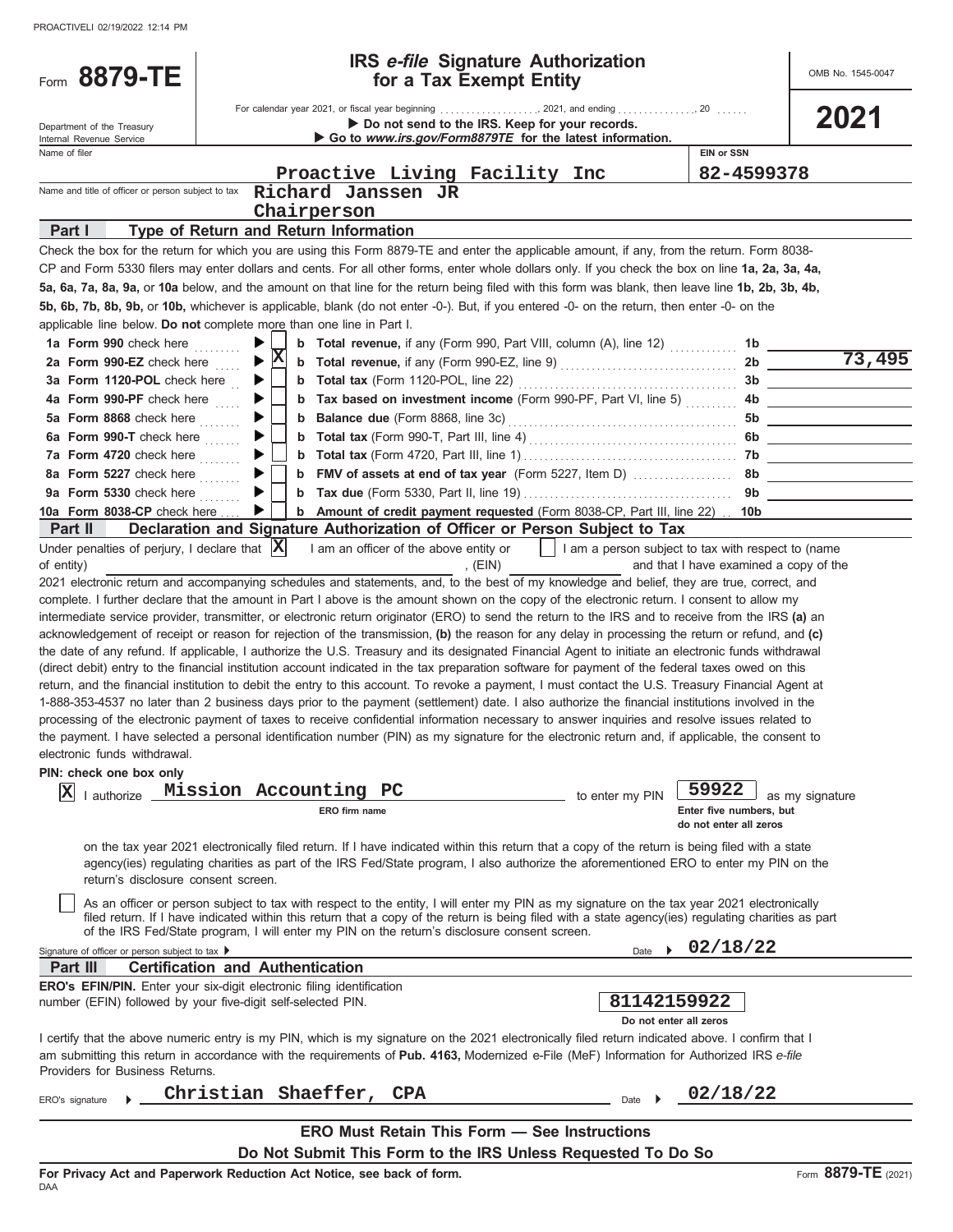PROACTIVELI 02/19/2022 12:14 PM

|                   |                |                                                        | <b>Short Form</b>                                                                                                                                                                                                                       |                              | OMB No. 1545-0047                                                   |
|-------------------|----------------|--------------------------------------------------------|-----------------------------------------------------------------------------------------------------------------------------------------------------------------------------------------------------------------------------------------|------------------------------|---------------------------------------------------------------------|
|                   |                | Form 990-EZ                                            | <b>Return of Organization Exempt From Income Tax</b>                                                                                                                                                                                    |                              | 2021                                                                |
|                   |                |                                                        | Under section 501(c), 527, or 4947(a)(1) of the Internal Revenue Code (except private foundations)                                                                                                                                      |                              |                                                                     |
|                   |                |                                                        | Do not enter social security numbers on this form, as it may be made public.                                                                                                                                                            |                              | <b>Open to Public</b>                                               |
|                   |                | Department of the Treasury<br>Internal Revenue Service | Go to www.irs.gov/Form990EZ for instructions and the latest information.                                                                                                                                                                |                              | <b>Inspection</b>                                                   |
|                   |                |                                                        | For the 2021 calendar year, or tax year beginning<br>, and ending                                                                                                                                                                       |                              |                                                                     |
| в                 |                | Check if applicable:                                   | C Name of organization                                                                                                                                                                                                                  |                              | D Employer identification number                                    |
|                   | Address change |                                                        |                                                                                                                                                                                                                                         |                              |                                                                     |
|                   | Name change    |                                                        | Proactive Living Facility Inc                                                                                                                                                                                                           |                              | 82-4599378                                                          |
|                   | Initial return |                                                        | Number and street (or P.O. box if mail is not delivered to street address)<br>Room/suite                                                                                                                                                | E Telephone number           |                                                                     |
|                   |                | Final return/terminated                                | 45466 N Foothills Road                                                                                                                                                                                                                  |                              | $406 - 676 - 3949$                                                  |
|                   | Amended return |                                                        | City or town, state or province, country, and ZIP or foreign postal code                                                                                                                                                                | F Group Exemption            |                                                                     |
|                   |                | Application pending                                    | MT 59864<br>Ronan                                                                                                                                                                                                                       | Number $\blacktriangleright$ |                                                                     |
| G                 |                | Accounting Method:                                     | $ \mathbf{X} $ Cash<br>Accrual Other (specify) ▶                                                                                                                                                                                        |                              | $H$ Check $\blacktriangleright$   if the organization is <b>not</b> |
|                   |                | Website: $\triangleright$ N/A                          |                                                                                                                                                                                                                                         |                              | required to attach Schedule B                                       |
|                   |                |                                                        | Tax-exempt status (check only one) $-\left \mathbf{X}\right $ 501(c)(3)<br>501(c)(<br>$)$ (insert no.)<br>$4947(a)(1)$ or<br>527                                                                                                        | (Form 990).                  |                                                                     |
| K.                |                | Form of organization:                                  | $\overline{\mathbf{X}}$ Corporation<br>Trust<br>Association<br>Other                                                                                                                                                                    |                              |                                                                     |
|                   |                |                                                        | Add lines 5b, 6c, and 7b to line 9 to determine gross receipts. If gross receipts are \$200,000 or more, or if total assets                                                                                                             |                              | 73,495                                                              |
|                   | Part I         |                                                        | Revenue, Expenses, and Changes in Net Assets or Fund Balances (see the instructions for Part I)                                                                                                                                         |                              |                                                                     |
|                   |                |                                                        |                                                                                                                                                                                                                                         |                              | X                                                                   |
|                   | 1              |                                                        | Contributions, gifts, grants, and similar amounts received                                                                                                                                                                              | $\mathbf{1}$                 | 71,759                                                              |
|                   | $\mathbf{2}$   |                                                        |                                                                                                                                                                                                                                         | $\overline{2}$               |                                                                     |
|                   | 3              |                                                        | Membership dues and assessments <b>contained a material container and a</b> see and assessments <b>container and a</b> see and a see and a see and a see and a see and a see and a see and a see and a set of the set of the set of the | 3                            |                                                                     |
|                   | 4              |                                                        |                                                                                                                                                                                                                                         | 4                            | 1,736                                                               |
|                   | 5a             |                                                        | 5а                                                                                                                                                                                                                                      |                              |                                                                     |
|                   | b              |                                                        | 5 <sub>b</sub><br>Less: cost or other basis and sales expenses                                                                                                                                                                          |                              |                                                                     |
|                   | C              |                                                        | Gain or (loss) from sale of assets other than inventory (subtract line 5b from line 5a)                                                                                                                                                 | 5c                           |                                                                     |
|                   | 6              |                                                        | Gaming and fundraising events:                                                                                                                                                                                                          |                              |                                                                     |
|                   | a              |                                                        | Gross income from gaming (attach Schedule G if greater than                                                                                                                                                                             |                              |                                                                     |
|                   |                | $$15,000$ )                                            | 6а                                                                                                                                                                                                                                      |                              |                                                                     |
| Revenue           | b              |                                                        | Gross income from fundraising events (not including \$<br>of contributions                                                                                                                                                              |                              |                                                                     |
|                   |                |                                                        | from fundraising events reported on line 1) (attach Schedule G if the                                                                                                                                                                   |                              |                                                                     |
|                   |                |                                                        | sum of such gross income and contributions exceeds \$15,000)<br>6b                                                                                                                                                                      |                              |                                                                     |
|                   | c              |                                                        | Less: direct expenses from gaming and fundraising events<br>6c                                                                                                                                                                          |                              |                                                                     |
|                   | d              |                                                        | Net income or (loss) from gaming and fundraising events (add lines 6a and 6b and subtract                                                                                                                                               |                              |                                                                     |
|                   | 7a             |                                                        | 7a                                                                                                                                                                                                                                      | 6d                           |                                                                     |
|                   | $\mathbf b$    | Less: cost of goods sold                               | 7 <sub>b</sub>                                                                                                                                                                                                                          |                              |                                                                     |
|                   | c              |                                                        |                                                                                                                                                                                                                                         | 7c                           |                                                                     |
|                   | 8              |                                                        | Other revenue (describe in Schedule O)                                                                                                                                                                                                  | 8                            |                                                                     |
|                   | 9              |                                                        |                                                                                                                                                                                                                                         | 9                            | 73,495                                                              |
|                   | 10             |                                                        |                                                                                                                                                                                                                                         | 10                           |                                                                     |
|                   | 11             |                                                        | Benefits paid to or for members                                                                                                                                                                                                         | 11                           |                                                                     |
|                   | 12             |                                                        |                                                                                                                                                                                                                                         | 12                           |                                                                     |
|                   | 13             |                                                        |                                                                                                                                                                                                                                         | 13                           |                                                                     |
| Expenses          | 14             |                                                        |                                                                                                                                                                                                                                         | 14                           |                                                                     |
|                   | 15             |                                                        |                                                                                                                                                                                                                                         | 15                           |                                                                     |
|                   | 16             |                                                        |                                                                                                                                                                                                                                         | 16                           | 5,690                                                               |
|                   | 17             |                                                        |                                                                                                                                                                                                                                         | 17                           | 5,690                                                               |
|                   | 18             |                                                        |                                                                                                                                                                                                                                         | 18                           | 67,805                                                              |
| <b>Net Assets</b> | 19             |                                                        | Net assets or fund balances at beginning of year (from line 27, column (A)) (must agree with                                                                                                                                            |                              | 348,964                                                             |
|                   |                |                                                        | end-of-year figure reported on prior year's return)                                                                                                                                                                                     | 19<br>20                     |                                                                     |
|                   | 20             |                                                        |                                                                                                                                                                                                                                         | 21                           | 416,769                                                             |
|                   | 21             |                                                        |                                                                                                                                                                                                                                         |                              |                                                                     |

**For Paperwork Reduction Act Notice, see the separate instructions.**

Form **990-EZ** (2021)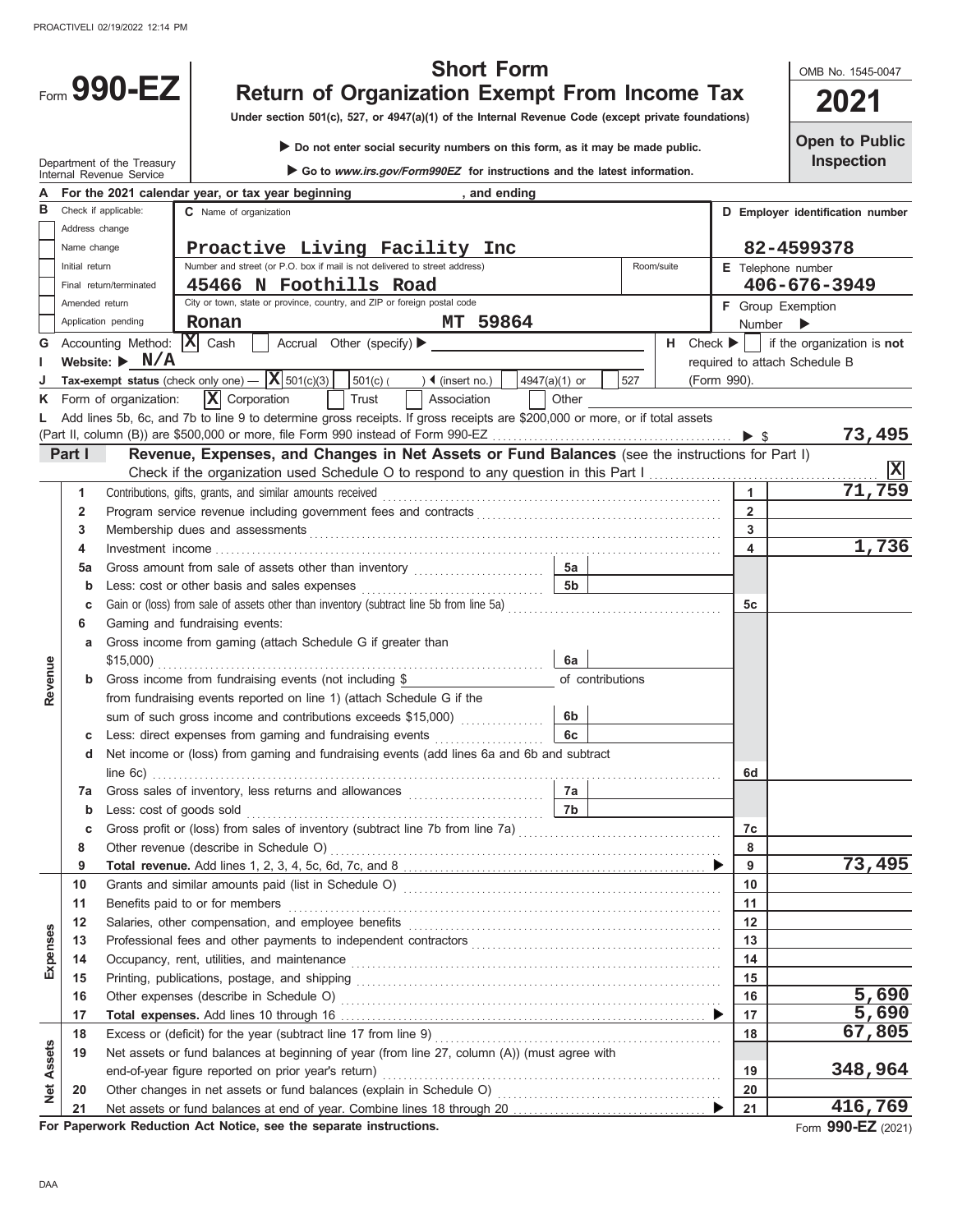| PROACTIVELI 02/19/2022 12:14 PM<br>Form 990-EZ (2021)<br>Proactive Living Facility Inc                                                                                                 |                                                      |                                    | 82-4599378                                        |                 | Page 2                      |
|----------------------------------------------------------------------------------------------------------------------------------------------------------------------------------------|------------------------------------------------------|------------------------------------|---------------------------------------------------|-----------------|-----------------------------|
| <b>Balance Sheets</b> (see the instructions for Part II)<br>Part II                                                                                                                    |                                                      |                                    |                                                   |                 | X                           |
|                                                                                                                                                                                        |                                                      |                                    | (A) Beginning of year                             |                 | (B) End of year             |
|                                                                                                                                                                                        |                                                      |                                    | 280,105                                           | 22              | 347,910                     |
| 23 Land and buildings                                                                                                                                                                  |                                                      |                                    | 68,859                                            | 23              | 68,859                      |
|                                                                                                                                                                                        |                                                      |                                    | $\mathbf 0$                                       | 24              |                             |
|                                                                                                                                                                                        |                                                      |                                    | 348,964                                           | 25              | 416,769                     |
| 25 Total assets                                                                                                                                                                        |                                                      |                                    | 0                                                 |                 | O                           |
|                                                                                                                                                                                        |                                                      |                                    | 348,964                                           | 26              | 416,769                     |
| 27 Net assets or fund balances (line 27 of column (B) must agree with line 21)                                                                                                         |                                                      |                                    |                                                   | 27              |                             |
| Statement of Program Service Accomplishments (see the instructions for Part III)<br>Part III<br>Check if the organization used Schedule O to respond to any question in this Part III. |                                                      |                                    | $ \mathbf{x} $                                    |                 | <b>Expenses</b>             |
| What is the organization's primary exempt purpose?                                                                                                                                     |                                                      |                                    |                                                   |                 | (Required for section       |
| See Schedule O                                                                                                                                                                         |                                                      |                                    |                                                   |                 | $501(c)(3)$ and $501(c)(4)$ |
| Describe the organization's program service accomplishments for each of its three largest program services,                                                                            |                                                      |                                    |                                                   |                 | organizations; optional for |
| as measured by expenses. In a clear and concise manner, describe the services provided, the number of                                                                                  |                                                      |                                    |                                                   | others.)        |                             |
| persons benefited, and other relevant information for each program title.                                                                                                              |                                                      |                                    |                                                   |                 |                             |
| 28<br>See Schedule O                                                                                                                                                                   |                                                      |                                    |                                                   |                 |                             |
|                                                                                                                                                                                        |                                                      |                                    |                                                   |                 |                             |
| ) If this amount includes foreign grants, check here<br>(Grants \$                                                                                                                     |                                                      |                                    |                                                   | 28a             | 5,690                       |
| 29                                                                                                                                                                                     |                                                      |                                    |                                                   |                 |                             |
|                                                                                                                                                                                        |                                                      |                                    |                                                   |                 |                             |
| ) If this amount includes foreign grants, check here<br>(Grants \$                                                                                                                     |                                                      |                                    |                                                   | 29a             |                             |
| 30                                                                                                                                                                                     |                                                      |                                    |                                                   |                 |                             |
|                                                                                                                                                                                        |                                                      |                                    |                                                   |                 |                             |
|                                                                                                                                                                                        |                                                      |                                    |                                                   |                 |                             |
| ) If this amount includes foreign grants, check here<br>(Grants \$                                                                                                                     |                                                      |                                    |                                                   | 30a             |                             |
|                                                                                                                                                                                        |                                                      |                                    |                                                   |                 |                             |
| ) If this amount includes foreign grants, check here<br>(Grants \$                                                                                                                     |                                                      |                                    |                                                   | 31a             |                             |
| 32 Total program service expenses (add lines 28a through 31a)                                                                                                                          |                                                      |                                    |                                                   | 32 <sub>2</sub> | 5,690                       |
| List of Officers, Directors, Trustees, and Key Employees (list each one even if not compensated - see the instructions for Part IV)<br>Part IV                                         |                                                      |                                    |                                                   |                 |                             |
|                                                                                                                                                                                        |                                                      | (c) Reportable                     |                                                   |                 |                             |
| (a) Name and title                                                                                                                                                                     | (b) Average<br>hours per week<br>devoted to position | compensation                       | (d) Health benefits,<br>contributions to employee |                 | (e) Estimated amount of     |
|                                                                                                                                                                                        |                                                      | (Forms W-2/1099-MISC/<br>1099-NEC) | benefit plans, and<br>deferred compensation       |                 | other compensation          |
|                                                                                                                                                                                        |                                                      | (if not paid, enter -0-)           |                                                   |                 |                             |
| Richard Janssen JR                                                                                                                                                                     |                                                      |                                    |                                                   |                 |                             |
| Chairperson                                                                                                                                                                            | 1.00                                                 | 0                                  |                                                   | 0               | 0                           |
| Julie Janssen                                                                                                                                                                          |                                                      |                                    |                                                   |                 |                             |
| Vice Chairperson                                                                                                                                                                       | 1.00                                                 | 0                                  |                                                   | 0               | 0                           |
| Teena Hosher                                                                                                                                                                           |                                                      |                                    |                                                   |                 |                             |
| Treasurer                                                                                                                                                                              | 1.00                                                 | 0                                  |                                                   | 0               | 0                           |
| Shawna Hanson                                                                                                                                                                          |                                                      |                                    |                                                   |                 |                             |
| Secretary                                                                                                                                                                              | 1.00                                                 | 0                                  |                                                   | 0               | 0                           |
| Jeanne Christopher                                                                                                                                                                     |                                                      |                                    |                                                   |                 |                             |
| Board Member                                                                                                                                                                           | 1.00                                                 | 0                                  |                                                   | 0               | 0                           |
| Dawn Secord                                                                                                                                                                            |                                                      |                                    |                                                   |                 |                             |
| Board Member                                                                                                                                                                           | 1.00                                                 | 0                                  |                                                   | 0               | 0                           |
| Zachary Weber, MD                                                                                                                                                                      |                                                      |                                    |                                                   |                 |                             |
| Board Member                                                                                                                                                                           | 1.00                                                 | 0                                  |                                                   | 0               | 0                           |
| Mindy Weber                                                                                                                                                                            |                                                      |                                    |                                                   |                 |                             |
| Board Member                                                                                                                                                                           | 1.00                                                 | 0                                  |                                                   | 0               | $\Omega$                    |
| Jason Adams                                                                                                                                                                            |                                                      |                                    |                                                   |                 |                             |
| Board Member                                                                                                                                                                           | 1.00                                                 | 0                                  |                                                   | 0               | $\Omega$                    |
|                                                                                                                                                                                        |                                                      |                                    |                                                   |                 |                             |
|                                                                                                                                                                                        |                                                      |                                    |                                                   |                 |                             |
|                                                                                                                                                                                        |                                                      |                                    |                                                   |                 |                             |
|                                                                                                                                                                                        |                                                      |                                    |                                                   |                 |                             |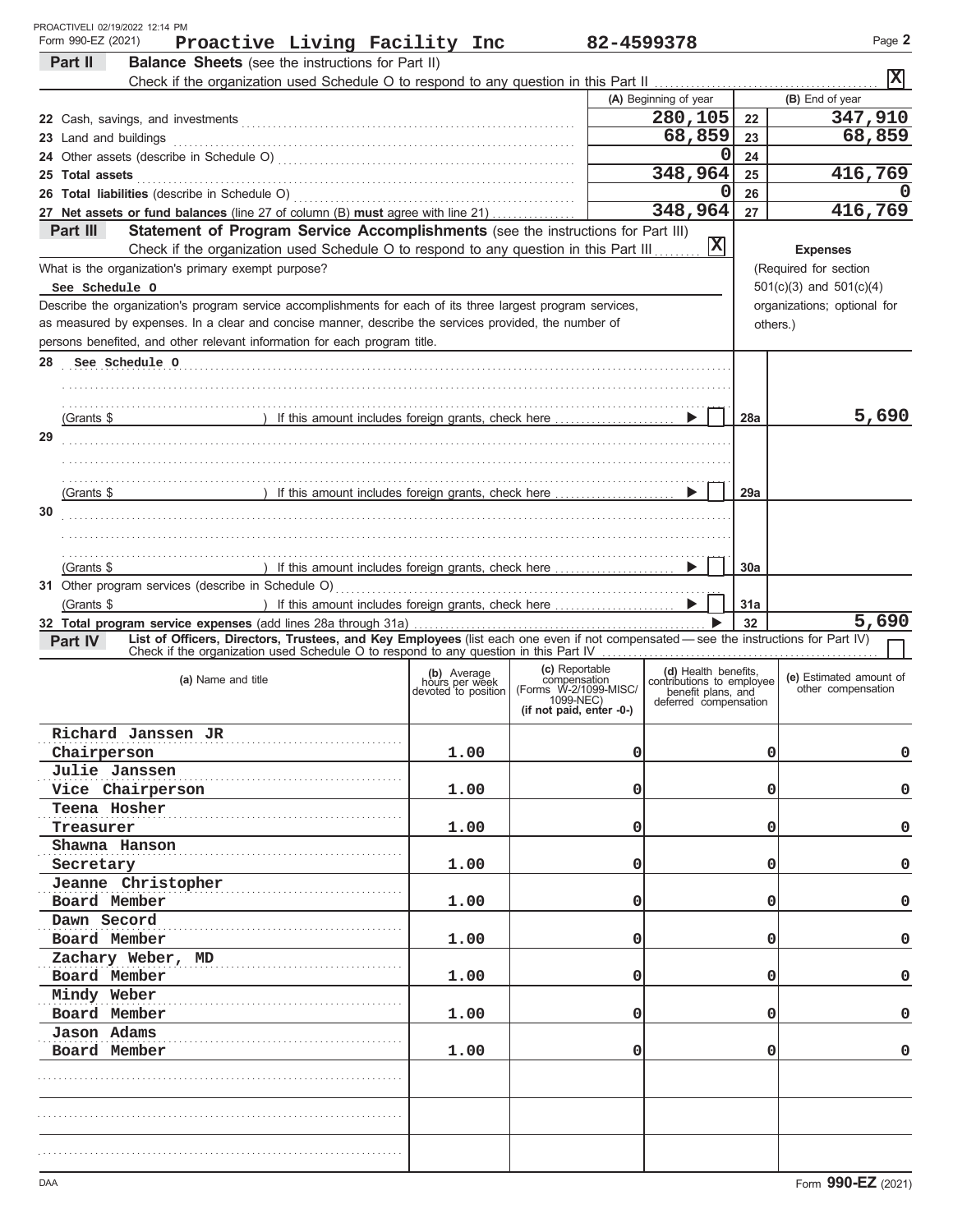|     | Form 990-EZ (2021)                |                                                                                                                             | Proactive Living Facility Inc | 82-4599378      |                 |                 |            | Page 3 |
|-----|-----------------------------------|-----------------------------------------------------------------------------------------------------------------------------|-------------------------------|-----------------|-----------------|-----------------|------------|--------|
|     | Part V                            | Other Information (Note the Schedule A and personal benefit contract statement requirements in the                          |                               |                 |                 |                 |            |        |
|     |                                   | instructions for Part V.) Check if the organization used Schedule O to respond to any question in this Part V               |                               |                 |                 |                 | <b>Yes</b> |        |
| 33  |                                   | Did the organization engage in any significant activity not previously reported to the IRS? If "Yes," provide a             |                               |                 |                 |                 |            | No     |
|     |                                   | detailed description of each activity in Schedule O                                                                         |                               |                 |                 | 33              |            | X      |
| 34  |                                   | Were any significant changes made to the organizing or governing documents? If "Yes," attach a conformed                    |                               |                 |                 |                 |            |        |
|     |                                   | copy of the amended documents if they reflect a change to the organization's name. Otherwise, explain the                   |                               |                 |                 |                 |            |        |
|     |                                   | change on Schedule O. See instructions                                                                                      |                               |                 |                 | 34              |            | X      |
| 35а |                                   | Did the organization have unrelated business gross income of \$1,000 or more during the year from business                  |                               |                 |                 |                 |            |        |
|     |                                   | activities (such as those reported on lines 2, 6a, and 7a, among others)?                                                   |                               |                 |                 | 35a             |            | X      |
| b   |                                   | If "Yes" to line 35a, has the organization filed a Form 990-T for the year? If "No," provide an explanation in Schedule O   |                               |                 |                 | 35 <sub>b</sub> |            |        |
| с   |                                   | Was the organization a section $501(c)(4)$ , $501(c)(5)$ , or $501(c)(6)$ organization subject to section $6033(e)$ notice, |                               |                 |                 |                 |            |        |
|     |                                   | reporting, and proxy tax requirements during the year? If "Yes," complete Schedule C, Part III                              |                               |                 |                 | 35 <sub>c</sub> |            | X      |
| 36  |                                   | Did the organization undergo a liquidation, dissolution, termination, or significant disposition of net assets              |                               |                 |                 |                 |            |        |
|     |                                   | during the year? If "Yes," complete applicable parts of Schedule N                                                          |                               |                 |                 | 36              |            | X      |
| 37a |                                   | Enter amount of political expenditures, direct or indirect, as described in the instructions                                |                               | ▶<br>  37a      |                 |                 |            |        |
| b   |                                   | Did the organization file Form 1120-POL for this year?                                                                      |                               |                 |                 | 37b             |            | X      |
| 38a |                                   | Did the organization borrow from, or make any loans to, any officer, director, trustee, or key employee; or were            |                               |                 |                 |                 |            |        |
|     |                                   | any such loans made in a prior year and still outstanding at the end of the tax year covered by this return?                |                               |                 |                 | 38a             |            | x      |
| b   |                                   | If "Yes," complete Schedule L, Part II, and enter the total amount involved                                                 |                               | 38 <sub>b</sub> |                 |                 |            |        |
| 39  |                                   | Section 501(c)(7) organizations. Enter:                                                                                     |                               |                 |                 |                 |            |        |
| а   |                                   | Initiation fees and capital contributions included on line 9                                                                |                               | 39a             |                 |                 |            |        |
| b   |                                   | Gross receipts, included on line 9, for public use of club facilities                                                       |                               | 39 <sub>b</sub> |                 |                 |            |        |
| 40a |                                   | Section $501(c)(3)$ organizations. Enter amount of tax imposed on the organization during the year under:                   |                               |                 |                 |                 |            |        |
|     |                                   | section 4911 ▶ ____________________; section 4912 ▶ __________________; section 4955 ▶                                      |                               |                 |                 |                 |            |        |
| b   |                                   | Section 501(c)(3), 501(c)(4), and 501(c)(29) organizations. Did the organization engage in any section 4958                 |                               |                 |                 |                 |            |        |
|     |                                   | excess benefit transaction during the year, or did it engage in an excess benefit transaction in a prior year               |                               |                 |                 |                 |            |        |
|     |                                   | that has not been reported on any of its prior Forms 990 or 990-EZ? If "Yes," complete Schedule L, Part I                   |                               |                 |                 | 40b             |            | x      |
| С   |                                   | Section $501(c)(3)$ , $501(c)(4)$ , and $501(c)(29)$ organizations. Enter amount of tax imposed                             |                               |                 |                 |                 |            |        |
|     |                                   | on organization managers or disqualified persons during the year under sections 4912,                                       |                               |                 |                 |                 |            |        |
|     | 4955, and 4958                    |                                                                                                                             |                               |                 |                 |                 |            |        |
| d   |                                   | Section 501(c)(3), 501(c)(4), and 501(c)(29) organizations. Enter amount of tax on line                                     |                               |                 |                 |                 |            |        |
|     |                                   | 40c reimbursed by the organization                                                                                          |                               |                 |                 |                 |            |        |
| е   |                                   | All organizations. At any time during the tax year, was the organization a party to a prohibited tax shelter                |                               |                 |                 |                 |            |        |
|     |                                   | transaction? If "Yes," complete Form 8886-T                                                                                 |                               |                 |                 | 40e             |            | x      |
| 41  |                                   | List the states with which a copy of this return is filed $\triangleright$ <b>None</b>                                      |                               |                 |                 |                 |            |        |
| 42a |                                   | The organization's books are in care of $\blacktriangleright$ Julie Janssen                                                 |                               |                 | Telephone no. ▶ | 406-676-3949    |            |        |
|     |                                   | 45466 N Foothills Road                                                                                                      |                               |                 |                 |                 |            |        |
|     | Located at $\triangleright$ Ronan |                                                                                                                             |                               | МT              | $ZIP + 4$       | 59864           |            |        |
| b   |                                   | At any time during the calendar year, did the organization have an interest in or a signature or other authority over       |                               |                 |                 |                 | Yes        | No     |
|     |                                   | a financial account in a foreign country (such as a bank account, securities account, or other financial account)?          |                               |                 |                 | 42 <sub>b</sub> |            | x      |
|     |                                   | If "Yes," enter the name of the foreign country ▶                                                                           |                               |                 |                 |                 |            |        |
|     |                                   | See the instructions for exceptions and filing requirements for FinCEN Form 114, Report of Foreign Bank and                 |                               |                 |                 |                 |            |        |
|     |                                   | Financial Accounts (FBAR).                                                                                                  |                               |                 |                 |                 |            |        |
| С   |                                   |                                                                                                                             |                               |                 |                 | 42c             |            | X      |
|     |                                   | If "Yes," enter the name of the foreign country ▶                                                                           |                               |                 |                 |                 |            |        |
| 43  |                                   |                                                                                                                             |                               |                 |                 |                 |            |        |
|     |                                   | and enter the amount of tax-exempt interest received or accrued during the tax year [[[[[[[[[[[[[[[[[[[[[[[[[               |                               |                 | 43              |                 |            |        |
|     |                                   |                                                                                                                             |                               |                 |                 |                 | <b>Yes</b> | No     |
| 44a |                                   | Did the organization maintain any donor advised funds during the year? If "Yes," Form 990 must be                           |                               |                 |                 |                 |            |        |
|     |                                   | completed instead of Form 990-EZ                                                                                            |                               |                 |                 | 44a             |            | x      |
| b   |                                   | Did the organization operate one or more hospital facilities during the year? If "Yes," Form 990 must be                    |                               |                 |                 |                 |            |        |
|     |                                   |                                                                                                                             |                               |                 |                 | 44b             |            | X<br>x |
| C   |                                   |                                                                                                                             |                               |                 |                 | 44c             |            |        |
| d   |                                   | If "Yes" to line 44c, has the organization filed a Form 720 to report these payments? If "No," provide an                   |                               |                 |                 |                 |            |        |
|     |                                   |                                                                                                                             |                               |                 |                 | 44d             |            |        |
| 45a |                                   | Did the organization have a controlled entity within the meaning of section $512(b)(13)$ ?                                  |                               |                 |                 | 45a             |            | x      |
| b   |                                   | Did the organization receive any payment from or engage in any transaction with a controlled entity within the              |                               |                 |                 |                 |            |        |
|     |                                   | meaning of section 512(b)(13)? If "Yes," Form 990 and Schedule R may need to be completed instead of                        |                               |                 |                 |                 |            |        |
|     |                                   |                                                                                                                             |                               |                 |                 | 45b             |            | X      |

PROACTIVELI 02/19/2022 12:14 PM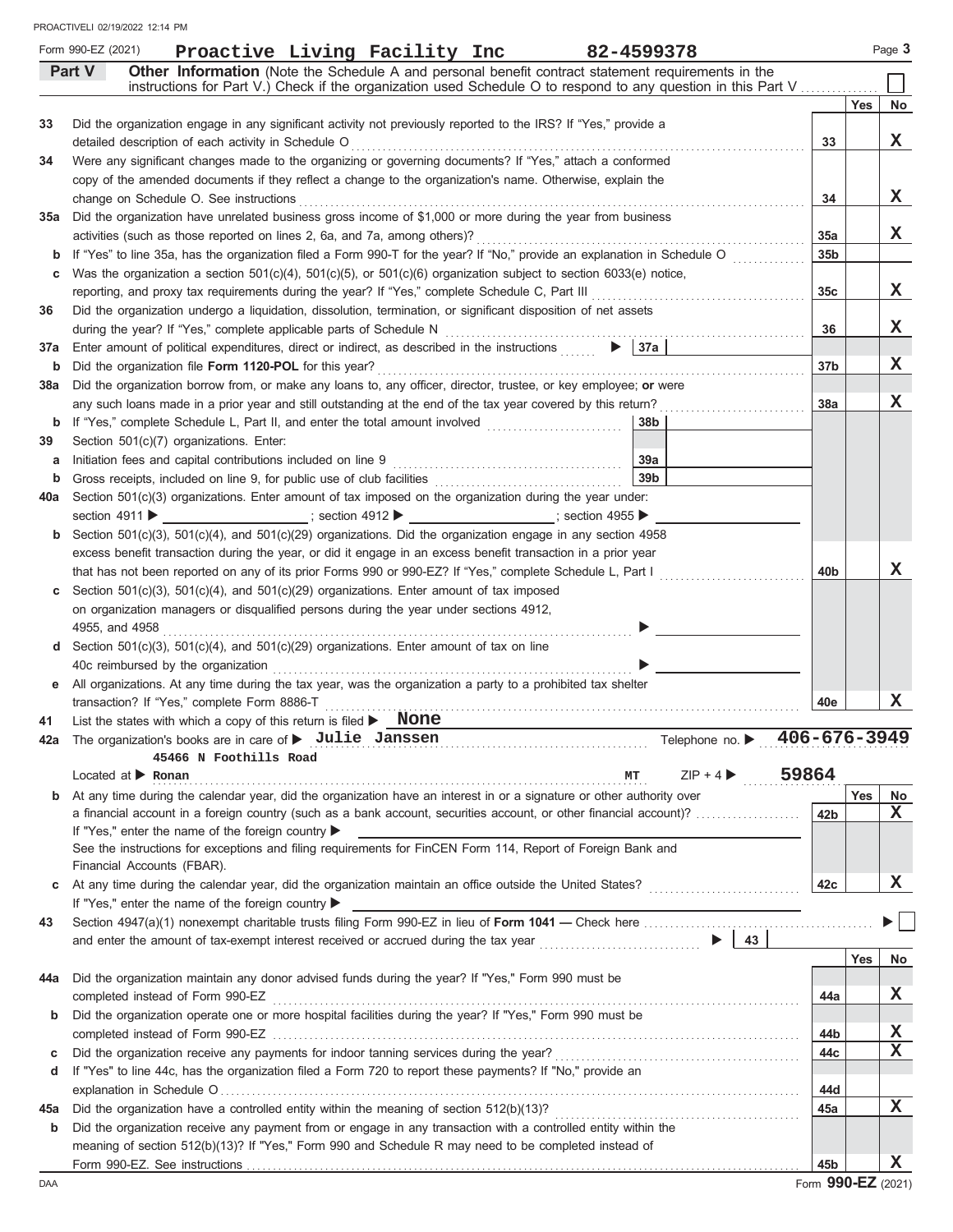PROACTIVELI 02/19/2022 12:14 PM

|                 |                | Proactive Living Facility Inc<br>Form 990-EZ (2021)                                                                                                                                                                                                                                                                      |                                                      | 82-4599378                                                                                       |                     |                                                                                                  |                                 |                    | Page 4      |
|-----------------|----------------|--------------------------------------------------------------------------------------------------------------------------------------------------------------------------------------------------------------------------------------------------------------------------------------------------------------------------|------------------------------------------------------|--------------------------------------------------------------------------------------------------|---------------------|--------------------------------------------------------------------------------------------------|---------------------------------|--------------------|-------------|
|                 |                |                                                                                                                                                                                                                                                                                                                          |                                                      |                                                                                                  |                     |                                                                                                  |                                 | <b>Yes</b>         | <b>No</b>   |
| 46              |                | Did the organization engage, directly or indirectly, in political campaign activities on behalf of or in opposition                                                                                                                                                                                                      |                                                      |                                                                                                  |                     |                                                                                                  | 46                              |                    | x           |
|                 | <b>Part VI</b> | Section 501(c)(3) Organizations Only<br>All section $501(c)(3)$ organizations must answer questions 47-49b and 52, and complete the tables for lines<br>50 and 51.                                                                                                                                                       |                                                      |                                                                                                  |                     |                                                                                                  |                                 |                    |             |
| 47              |                | Did the organization engage in lobbying activities or have a section 501(h) election in effect during the tax                                                                                                                                                                                                            |                                                      |                                                                                                  |                     |                                                                                                  |                                 | <b>Yes</b>         | No          |
|                 |                | year? If "Yes," complete Schedule C, Part II                                                                                                                                                                                                                                                                             |                                                      |                                                                                                  |                     |                                                                                                  | 47                              |                    | х           |
| 48              |                |                                                                                                                                                                                                                                                                                                                          |                                                      |                                                                                                  |                     |                                                                                                  | 48                              |                    | $\mathbf x$ |
| 49a             |                |                                                                                                                                                                                                                                                                                                                          |                                                      |                                                                                                  |                     |                                                                                                  | 49a                             |                    | x           |
| b<br>50         |                | If "Yes," was the related organization a section 527 organization?<br>Complete this table for the organization's five highest compensated employees (other than officers, directors, trustees, and key                                                                                                                   |                                                      |                                                                                                  |                     |                                                                                                  | 49 <sub>b</sub>                 |                    |             |
|                 |                | employees) who each received more than \$100,000 of compensation from the organization. If there is none, enter "None."                                                                                                                                                                                                  |                                                      |                                                                                                  |                     |                                                                                                  |                                 |                    |             |
|                 |                | (a) Name and title of each employee                                                                                                                                                                                                                                                                                      | (b) Average<br>hours per week<br>devoted to position | (c) Reportable<br>compensation<br>(Forms W-2/1099-MISC)<br>1099-NEC)<br>(if not paid, enter -0-) |                     | (d) Health benefits,<br>contributions to employee<br>benefit plans, and<br>deferred compensation | (e) Estimated amount of         | other compensation |             |
| None            |                |                                                                                                                                                                                                                                                                                                                          |                                                      |                                                                                                  |                     |                                                                                                  |                                 |                    |             |
|                 |                |                                                                                                                                                                                                                                                                                                                          |                                                      |                                                                                                  |                     |                                                                                                  |                                 |                    |             |
|                 |                |                                                                                                                                                                                                                                                                                                                          |                                                      |                                                                                                  |                     |                                                                                                  |                                 |                    |             |
|                 |                |                                                                                                                                                                                                                                                                                                                          |                                                      |                                                                                                  |                     |                                                                                                  |                                 |                    |             |
|                 |                |                                                                                                                                                                                                                                                                                                                          |                                                      |                                                                                                  |                     |                                                                                                  |                                 |                    |             |
|                 |                |                                                                                                                                                                                                                                                                                                                          |                                                      |                                                                                                  |                     |                                                                                                  |                                 |                    |             |
|                 |                |                                                                                                                                                                                                                                                                                                                          |                                                      |                                                                                                  |                     |                                                                                                  |                                 |                    |             |
| f<br>51         |                | Total number of other employees paid over \$100,000<br>Complete this table for the organization's five highest compensated independent contractors who each received more than<br>\$100,000 of compensation from the organization. If there is none, enter "None."                                                       |                                                      |                                                                                                  |                     |                                                                                                  |                                 |                    |             |
|                 |                | (a) Name and business address of each independent contractor                                                                                                                                                                                                                                                             |                                                      |                                                                                                  | (b) Type of service |                                                                                                  | (c) Compensation                |                    |             |
| None            |                |                                                                                                                                                                                                                                                                                                                          |                                                      |                                                                                                  |                     |                                                                                                  |                                 |                    |             |
|                 |                |                                                                                                                                                                                                                                                                                                                          |                                                      |                                                                                                  |                     |                                                                                                  |                                 |                    |             |
|                 |                |                                                                                                                                                                                                                                                                                                                          |                                                      |                                                                                                  |                     |                                                                                                  |                                 |                    |             |
|                 |                |                                                                                                                                                                                                                                                                                                                          |                                                      |                                                                                                  |                     |                                                                                                  |                                 |                    |             |
|                 |                |                                                                                                                                                                                                                                                                                                                          |                                                      |                                                                                                  |                     |                                                                                                  |                                 |                    |             |
| d               |                | Total number of other independent contractors each receiving over \$100,000                                                                                                                                                                                                                                              |                                                      |                                                                                                  |                     |                                                                                                  |                                 |                    |             |
| 52              |                | Did the organization complete Schedule A? Note: All section $501(c)(3)$ organizations must attach a<br>completed Schedule A                                                                                                                                                                                              |                                                      |                                                                                                  |                     |                                                                                                  | $\mathbf{x}$<br>Yes             |                    | <b>No</b>   |
|                 |                | Under penalties of perjury, I declare that I have examined this return, including accompanying schedules and statements, and to the best of my knowledge and belief, it is<br>true, correct, and complete. Declaration of preparer (other than officer) is based on all information of which preparer has any knowledge. |                                                      |                                                                                                  |                     |                                                                                                  |                                 |                    |             |
| Sign            |                |                                                                                                                                                                                                                                                                                                                          |                                                      |                                                                                                  |                     |                                                                                                  |                                 |                    |             |
| Here            |                | Signature of officer<br>Richard<br>Janssen JR<br>Type or print name and title                                                                                                                                                                                                                                            |                                                      | Date<br>Chairperson                                                                              |                     |                                                                                                  |                                 |                    |             |
|                 |                | Print/Type preparer's name                                                                                                                                                                                                                                                                                               | Preparer's signature                                 |                                                                                                  | Date                |                                                                                                  | PTIN<br>Check $ \mathbf{X} $ if |                    |             |
| <b>Paid</b>     |                | Christian Shaeffer, CPA                                                                                                                                                                                                                                                                                                  | Christian Shaeffer, CPA                              |                                                                                                  |                     | 02/19/22                                                                                         | self-employed                   | P01458458          |             |
| Preparer        |                | Mission Accounting PC<br>Firm's name $\blacktriangleright$                                                                                                                                                                                                                                                               |                                                      |                                                                                                  |                     | Firm's EIN ▶                                                                                     | 45-3058559                      |                    |             |
| <b>Use Only</b> |                | 19 Appleway Dr<br>Firm's address ▶<br>Kalispell, MT                                                                                                                                                                                                                                                                      | 59901                                                |                                                                                                  |                     | Phone no.                                                                                        | 406-890-6925                    |                    |             |
|                 |                | May the IRS discuss this return with the preparer shown above? See instructions                                                                                                                                                                                                                                          |                                                      |                                                                                                  |                     |                                                                                                  | X Yes                           |                    | <b>No</b>   |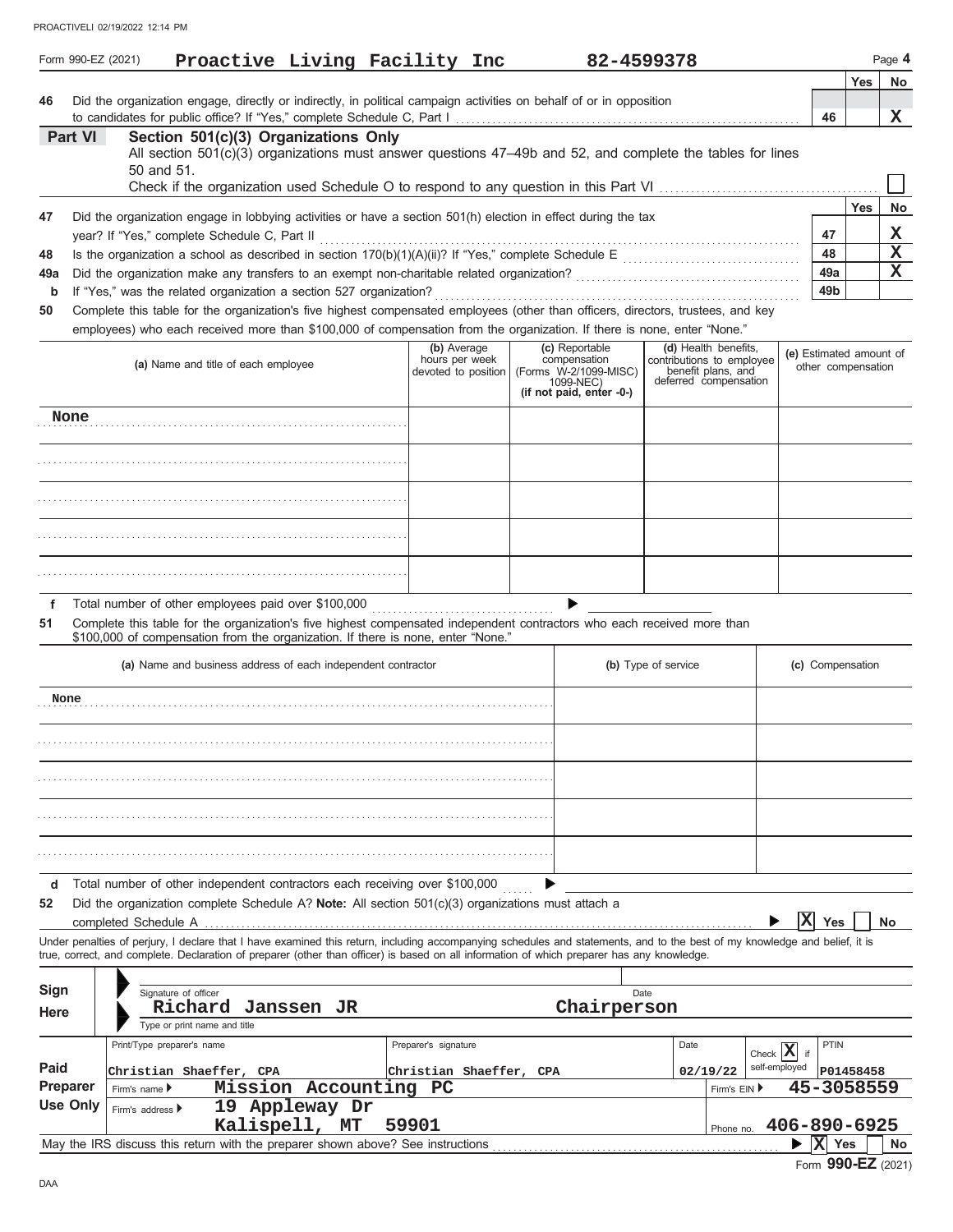PROACTIVELI 02/19/2022 12:15 PM

(Form 990)

## **SCHEDULE A Public Charity Status and Public Support**

**Complete if the organization is a section 501(c)(3) organization or a section 4947(a)(1) nonexempt charitable trust.**

**2021**

OMB No. 1545-0047

| Attach to Form 990 or Form 990-EZ.<br>Department of the Treasury |                                                                                                                                                                |                                                            |                                                                                                                                                                                                                                                  | Open to Public |                                                                   |                                                                                                                                                                                                                                                                       |                                                       |
|------------------------------------------------------------------|----------------------------------------------------------------------------------------------------------------------------------------------------------------|------------------------------------------------------------|--------------------------------------------------------------------------------------------------------------------------------------------------------------------------------------------------------------------------------------------------|----------------|-------------------------------------------------------------------|-----------------------------------------------------------------------------------------------------------------------------------------------------------------------------------------------------------------------------------------------------------------------|-------------------------------------------------------|
|                                                                  | Internal Revenue Service                                                                                                                                       |                                                            | Go to www.irs.gov/Form990 for instructions and the latest information.                                                                                                                                                                           |                |                                                                   |                                                                                                                                                                                                                                                                       | Inspection                                            |
|                                                                  | Name of the organization                                                                                                                                       |                                                            | Proactive Living Facility Inc                                                                                                                                                                                                                    |                |                                                                   | Employer identification number<br>82-4599378                                                                                                                                                                                                                          |                                                       |
| Part I                                                           |                                                                                                                                                                |                                                            |                                                                                                                                                                                                                                                  |                |                                                                   | Reason for Public Charity Status. (All organizations must complete this part.) See instructions.                                                                                                                                                                      |                                                       |
|                                                                  |                                                                                                                                                                |                                                            | The organization is not a private foundation because it is: (For lines 1 through 12, check only one box.)                                                                                                                                        |                |                                                                   |                                                                                                                                                                                                                                                                       |                                                       |
| 1                                                                |                                                                                                                                                                |                                                            | A church, convention of churches, or association of churches described in <b>section 170(b)(1)(A)(i).</b>                                                                                                                                        |                |                                                                   |                                                                                                                                                                                                                                                                       |                                                       |
| 2                                                                |                                                                                                                                                                |                                                            | A school described in section 170(b)(1)(A)(ii). (Attach Schedule E (Form 990).)                                                                                                                                                                  |                |                                                                   |                                                                                                                                                                                                                                                                       |                                                       |
| 3                                                                |                                                                                                                                                                |                                                            | A hospital or a cooperative hospital service organization described in section $170(b)(1)(A)(iii)$ .                                                                                                                                             |                |                                                                   |                                                                                                                                                                                                                                                                       |                                                       |
| 4                                                                | A medical research organization operated in conjunction with a hospital described in section 170(b)(1)(A)(iii). Enter the hospital's name,<br>city, and state: |                                                            |                                                                                                                                                                                                                                                  |                |                                                                   |                                                                                                                                                                                                                                                                       |                                                       |
| 5                                                                |                                                                                                                                                                |                                                            | An organization operated for the benefit of a college or university owned or operated by a governmental unit described in                                                                                                                        |                |                                                                   |                                                                                                                                                                                                                                                                       |                                                       |
|                                                                  |                                                                                                                                                                | section 170(b)(1)(A)(iv). (Complete Part II.)              |                                                                                                                                                                                                                                                  |                |                                                                   |                                                                                                                                                                                                                                                                       |                                                       |
| 6                                                                |                                                                                                                                                                |                                                            | A federal, state, or local government or governmental unit described in section 170(b)(1)(A)(v).                                                                                                                                                 |                |                                                                   |                                                                                                                                                                                                                                                                       |                                                       |
| x<br>$\overline{7}$                                              |                                                                                                                                                                | described in section 170(b)(1)(A)(vi). (Complete Part II.) | An organization that normally receives a substantial part of its support from a governmental unit or from the general public                                                                                                                     |                |                                                                   |                                                                                                                                                                                                                                                                       |                                                       |
| 8                                                                |                                                                                                                                                                |                                                            | A community trust described in section 170(b)(1)(A)(vi). (Complete Part II.)                                                                                                                                                                     |                |                                                                   |                                                                                                                                                                                                                                                                       |                                                       |
| 9                                                                | university:                                                                                                                                                    |                                                            | or university or a non-land-grant college of agriculture (see instructions). Enter the name, city, and state of the college or                                                                                                                   |                |                                                                   | An agricultural research organization described in section 170(b)(1)(A)(ix) operated in conjunction with a land-grant college                                                                                                                                         |                                                       |
| 10                                                               |                                                                                                                                                                |                                                            | receipts from activities related to its exempt functions, subject to certain exceptions; and (2) no more than 331/3% of its<br>support from gross investment income and unrelated business taxable income (less section 511 tax) from businesses |                |                                                                   | An organization that normally receives (1) more than 33 1/3% of its support from contributions, membership fees, and gross                                                                                                                                            |                                                       |
|                                                                  |                                                                                                                                                                |                                                            | acquired by the organization after June 30, 1975. See section 509(a)(2). (Complete Part III.)                                                                                                                                                    |                |                                                                   |                                                                                                                                                                                                                                                                       |                                                       |
| 11                                                               |                                                                                                                                                                |                                                            | An organization organized and operated exclusively to test for public safety. See section 509(a)(4).                                                                                                                                             |                |                                                                   |                                                                                                                                                                                                                                                                       |                                                       |
| 12                                                               |                                                                                                                                                                |                                                            | the box on lines 12a through 12d that describes the type of supporting organization and complete lines 12e, 12f, and 12g.                                                                                                                        |                |                                                                   | An organization organized and operated exclusively for the benefit of, to perform the functions of, or to carry out the purposes of<br>one or more publicly supported organizations described in section 509(a)(1) or section 509(a)(2). See section 509(a)(3). Check |                                                       |
| a                                                                |                                                                                                                                                                |                                                            | the supported organization(s) the power to regularly appoint or elect a majority of the directors or trustees of the<br>supporting organization. You must complete Part IV, Sections A and B.                                                    |                |                                                                   | Type I. A supporting organization operated, supervised, or controlled by its supported organization(s), typically by giving                                                                                                                                           |                                                       |
| b                                                                |                                                                                                                                                                |                                                            | <b>Type II.</b> A supporting organization supervised or controlled in connection with its supported organization(s), by having<br>organization(s). You must complete Part IV, Sections A and C.                                                  |                |                                                                   | control or management of the supporting organization vested in the same persons that control or manage the supported                                                                                                                                                  |                                                       |
| c                                                                |                                                                                                                                                                |                                                            | its supported organization(s) (see instructions). You must complete Part IV, Sections A, D, and E.                                                                                                                                               |                |                                                                   | Type III functionally integrated. A supporting organization operated in connection with, and functionally integrated with,                                                                                                                                            |                                                       |
| d                                                                |                                                                                                                                                                |                                                            |                                                                                                                                                                                                                                                  |                |                                                                   | Type III non-functionally integrated. A supporting organization operated in connection with its supported organization(s)                                                                                                                                             |                                                       |
|                                                                  |                                                                                                                                                                |                                                            |                                                                                                                                                                                                                                                  |                |                                                                   | that is not functionally integrated. The organization generally must satisfy a distribution requirement and an attentiveness                                                                                                                                          |                                                       |
|                                                                  |                                                                                                                                                                |                                                            | requirement (see instructions). You must complete Part IV, Sections A and D, and Part V.                                                                                                                                                         |                |                                                                   |                                                                                                                                                                                                                                                                       |                                                       |
| е                                                                |                                                                                                                                                                |                                                            | Check this box if the organization received a written determination from the IRS that it is a Type I, Type II, Type III<br>functionally integrated, or Type III non-functionally integrated supporting organization.                             |                |                                                                   |                                                                                                                                                                                                                                                                       |                                                       |
| f                                                                |                                                                                                                                                                | Enter the number of supported organizations                |                                                                                                                                                                                                                                                  |                |                                                                   |                                                                                                                                                                                                                                                                       |                                                       |
| g                                                                |                                                                                                                                                                |                                                            | Provide the following information about the supported organization(s).                                                                                                                                                                           |                |                                                                   |                                                                                                                                                                                                                                                                       |                                                       |
|                                                                  | (i) Name of supported<br>organization                                                                                                                          | (ii) EIN                                                   | (iii) Type of organization<br>(described on lines 1-10<br>above (see instructions))                                                                                                                                                              |                | (iv) Is the organization<br>listed in your governing<br>document? | (v) Amount of monetary<br>support (see<br>instructions)                                                                                                                                                                                                               | (vi) Amount of<br>other support (see<br>instructions) |
|                                                                  |                                                                                                                                                                |                                                            |                                                                                                                                                                                                                                                  | Yes            | No                                                                |                                                                                                                                                                                                                                                                       |                                                       |
| (A)                                                              |                                                                                                                                                                |                                                            |                                                                                                                                                                                                                                                  |                |                                                                   |                                                                                                                                                                                                                                                                       |                                                       |
| (B)                                                              |                                                                                                                                                                |                                                            |                                                                                                                                                                                                                                                  |                |                                                                   |                                                                                                                                                                                                                                                                       |                                                       |
| (C)                                                              |                                                                                                                                                                |                                                            |                                                                                                                                                                                                                                                  |                |                                                                   |                                                                                                                                                                                                                                                                       |                                                       |
| (D)                                                              |                                                                                                                                                                |                                                            |                                                                                                                                                                                                                                                  |                |                                                                   |                                                                                                                                                                                                                                                                       |                                                       |
| (E)                                                              |                                                                                                                                                                |                                                            |                                                                                                                                                                                                                                                  |                |                                                                   |                                                                                                                                                                                                                                                                       |                                                       |

**For Paperwork Reduction Act Notice, see the Instructions for Form 990 or 990-EZ.**

**Total**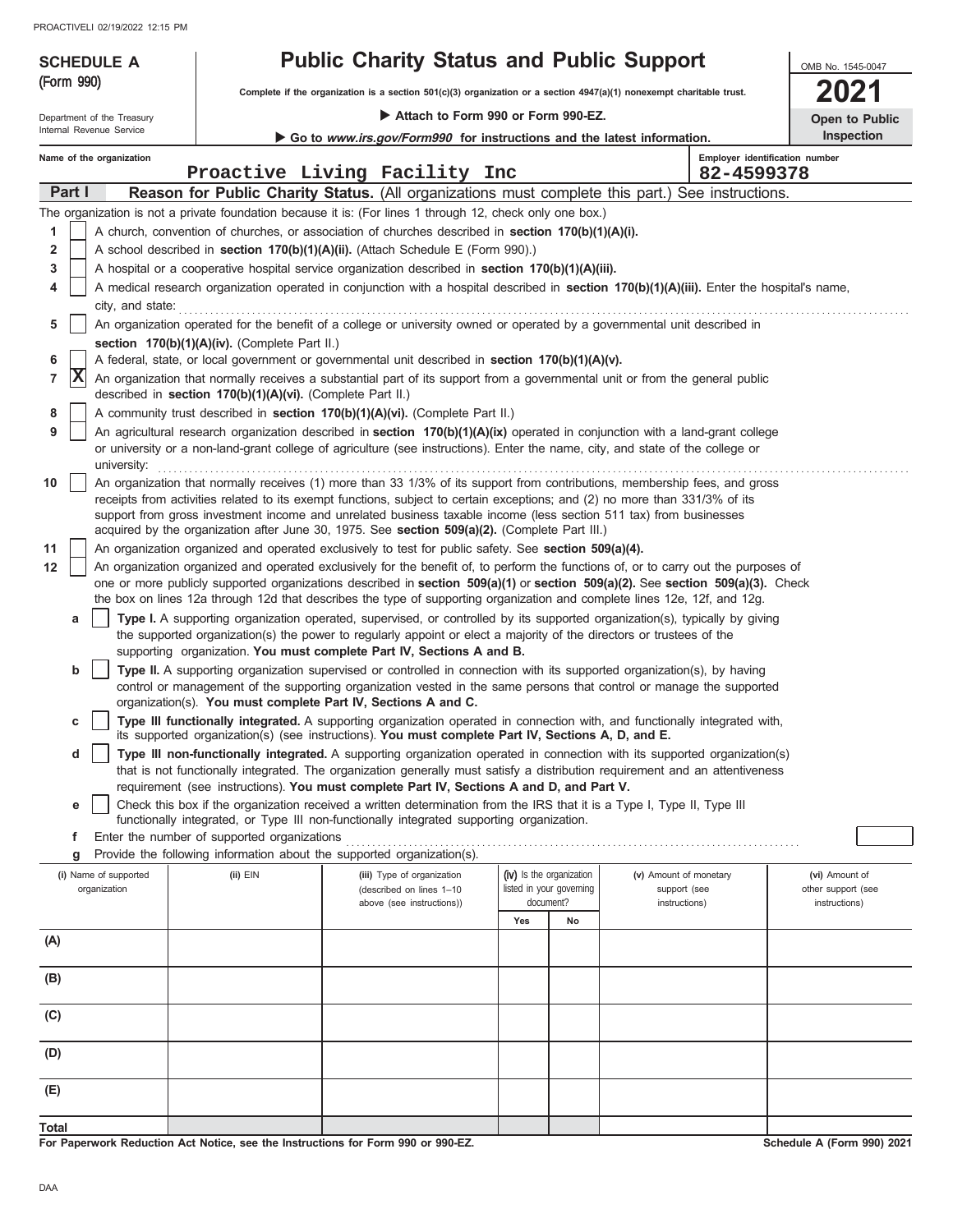|                | Schedule A (Form 990) 2021<br>Support Schedule for Organizations Described in Sections 170(b)(1)(A)(iv) and 170(b)(1)(A)(vi)<br>Part II                                                                                                          |          | Proactive Living Facility Inc 82-4599378 |          |          |                  | Page 2                                 |
|----------------|--------------------------------------------------------------------------------------------------------------------------------------------------------------------------------------------------------------------------------------------------|----------|------------------------------------------|----------|----------|------------------|----------------------------------------|
|                | (Complete only if you checked the box on line 5, 7, or 8 of Part I or if the organization failed to qualify under                                                                                                                                |          |                                          |          |          |                  |                                        |
|                | Part III. If the organization fails to qualify under the tests listed below, please complete Part III.)                                                                                                                                          |          |                                          |          |          |                  |                                        |
|                | <b>Section A. Public Support</b><br>Calendar year (or fiscal year beginning in)<br>$\blacktriangleright$                                                                                                                                         |          |                                          |          |          |                  |                                        |
|                |                                                                                                                                                                                                                                                  | (a) 2017 | (b) 2018                                 | (c) 2019 | (d) 2020 | (e) 2021         | (f) Total                              |
| 1              | Gifts, grants, contributions, and<br>membership fees received. (Do not<br>include any "unusual grants.")                                                                                                                                         |          | 289,834                                  | 45,322   | 32,944   | 71,759           | 439,859                                |
| $\overline{2}$ | Tax revenues levied for the<br>organization's benefit and either paid<br>to or expended on its behalf                                                                                                                                            |          |                                          |          |          |                  |                                        |
| 3              | The value of services or facilities<br>furnished by a governmental unit to the<br>organization without charge                                                                                                                                    |          |                                          |          |          |                  |                                        |
| 4              | Total. Add lines 1 through 3                                                                                                                                                                                                                     |          | 289,834                                  | 45,322   | 32,944   | 71,759           | 439,859                                |
| 5              | The portion of total contributions by<br>each person (other than a<br>governmental unit or publicly<br>supported organization) included on<br>line 1 that exceeds 2% of the amount<br>shown on line 11, column (f) $\ldots$                      |          |                                          |          |          |                  | 14,845                                 |
| 6              | <b>Public support.</b> Subtract line 5 from line 4.                                                                                                                                                                                              |          |                                          |          |          |                  | 425,014                                |
|                | <b>Section B. Total Support</b>                                                                                                                                                                                                                  |          |                                          |          |          |                  |                                        |
|                | Calendar year (or fiscal year beginning in)<br>$\blacktriangleright$                                                                                                                                                                             | (a) 2017 | (b) 2018                                 | (c) 2019 | (d) 2020 | (e) $2021$       | (f) Total                              |
| 7              | Amounts from line 4                                                                                                                                                                                                                              |          | 289,834                                  | 45,322   | 32,944   | 71,759           | 439,859                                |
| 8              | Gross income from interest, dividends,<br>payments received on securities loans,<br>rents, royalties, and income from<br>similar sources                                                                                                         |          |                                          |          |          | 1,736            | 1,736                                  |
| 9              | Net income from unrelated business<br>activities, whether or not the business<br>is regularly carried on                                                                                                                                         |          |                                          | 2,485    |          |                  | 2,485                                  |
| 10             | Other income. Do not include gain or<br>loss from the sale of capital assets<br>(Explain in Part VI.)                                                                                                                                            |          |                                          |          |          |                  |                                        |
| 11             | Total support. Add lines 7 through 10                                                                                                                                                                                                            |          |                                          |          |          |                  | 444,080                                |
| 12             | Gross receipts from related activities, etc. (see instructions)                                                                                                                                                                                  |          |                                          |          |          | 12 <sup>12</sup> | 2,634                                  |
| 13             | First 5 years. If the Form 990 is for the organization's first, second, third, fourth, or fifth tax year as a section 501(c)(3)                                                                                                                  |          |                                          |          |          |                  |                                        |
|                | organization, check this box and stop here                                                                                                                                                                                                       |          |                                          |          |          |                  |                                        |
|                | Section C. Computation of Public Support Percentage                                                                                                                                                                                              |          |                                          |          |          |                  |                                        |
| 14             | Public support percentage for 2021 (line 6, column (f) divided by line 11, column (f)) [[[[[[[[[[[[[[[[[[[[[[                                                                                                                                    |          |                                          |          |          | 14               | 95.71%                                 |
| 15             | Public support percentage from 2020 Schedule A, Part II, line 14                                                                                                                                                                                 |          |                                          |          |          | 15               | 43.52%                                 |
| 16a            | 33 1/3% support test-2021. If the organization did not check the box on line 13, and line 14 is 33 1/3% or more, check this                                                                                                                      |          |                                          |          |          |                  | $\blacktriangleright \boxed{\text{X}}$ |
|                | box and stop here. The organization qualifies as a publicly supported organization<br>33 1/3% support test-2020. If the organization did not check a box on line 13 or 16a, and line 15 is 33 1/3% or more, check                                |          |                                          |          |          |                  |                                        |
| b              | this box and stop here. The organization qualifies as a publicly supported organization                                                                                                                                                          |          |                                          |          |          |                  |                                        |
| 17a            | 10%-facts-and-circumstances test-2021. If the organization did not check a box on line 13, 16a, or 16b, and line 14 is                                                                                                                           |          |                                          |          |          |                  |                                        |
|                | 10% or more, and if the organization meets the facts-and-circumstances test, check this box and stop here. Explain in<br>Part VI how the organization meets the facts-and-circumstances test. The organization qualifies as a publicly supported |          |                                          |          |          |                  |                                        |
|                | organization                                                                                                                                                                                                                                     |          |                                          |          |          |                  |                                        |
| b              | 10%-facts-and-circumstances test-2020. If the organization did not check a box on line 13, 16a, 16b, or 17a, and line                                                                                                                            |          |                                          |          |          |                  |                                        |
|                | 15 is 10% or more, and if the organization meets the facts-and-circumstances test, check this box and stop here. Explain                                                                                                                         |          |                                          |          |          |                  |                                        |
|                | in Part VI how the organization meets the facts-and-circumstances test. The organization qualifies as a publicly supported                                                                                                                       |          |                                          |          |          |                  |                                        |
|                | organization                                                                                                                                                                                                                                     |          |                                          |          |          |                  |                                        |
| 18             | Private foundation. If the organization did not check a box on line 13, 16a, 16b, 17a, or 17b, check this box and see<br>instructions                                                                                                            |          |                                          |          |          |                  |                                        |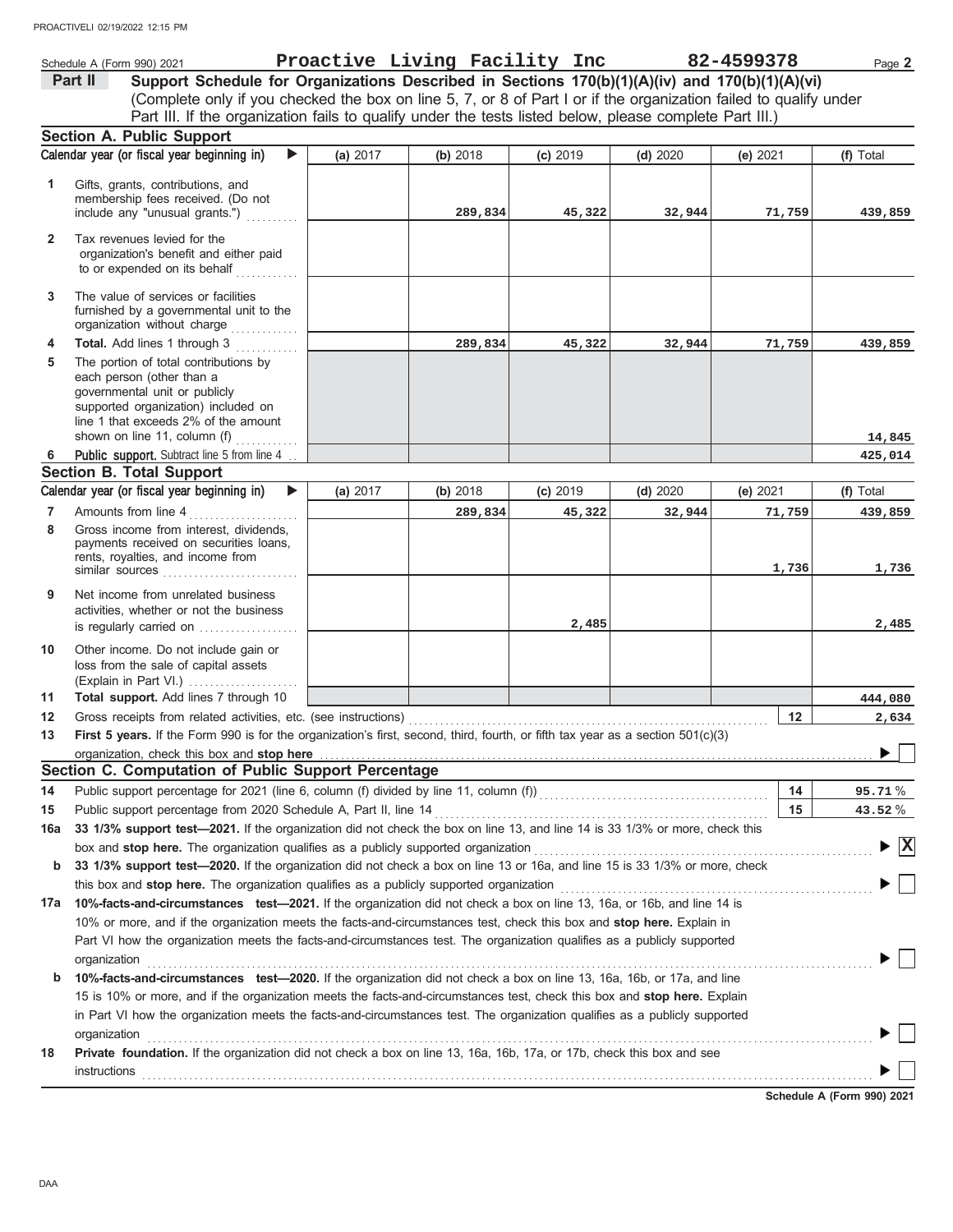|                                                                                                                                             | Schedule A (Form 990) 2021                                                                                                                                                                                                                                                                                                                |          | Proactive Living Facility Inc |          |            | 82-4599378 | Page 3    |
|---------------------------------------------------------------------------------------------------------------------------------------------|-------------------------------------------------------------------------------------------------------------------------------------------------------------------------------------------------------------------------------------------------------------------------------------------------------------------------------------------|----------|-------------------------------|----------|------------|------------|-----------|
|                                                                                                                                             | Support Schedule for Organizations Described in Section 509(a)(2)<br>Part III                                                                                                                                                                                                                                                             |          |                               |          |            |            |           |
|                                                                                                                                             | (Complete only if you checked the box on line 10 of Part I or if the organization failed to qualify under Part II.                                                                                                                                                                                                                        |          |                               |          |            |            |           |
|                                                                                                                                             | If the organization fails to qualify under the tests listed below, please complete Part II.)                                                                                                                                                                                                                                              |          |                               |          |            |            |           |
|                                                                                                                                             | <b>Section A. Public Support</b>                                                                                                                                                                                                                                                                                                          |          |                               |          |            |            |           |
|                                                                                                                                             | Calendar year (or fiscal year beginning in)<br>▶                                                                                                                                                                                                                                                                                          | (a) 2017 | (b) 2018                      | (c) 2019 | $(d)$ 2020 | (e) 2021   | (f) Total |
| 1                                                                                                                                           | Gifts, grants, contributions, and membership fees<br>received. (Do not include any "unusual grants.")                                                                                                                                                                                                                                     |          |                               |          |            |            |           |
| $\mathbf{2}$                                                                                                                                | Gross receipts from admissions, merchandise<br>sold or services performed, or facilities<br>furnished in any activity that is related to the<br>organization's tax-exempt purpose                                                                                                                                                         |          |                               |          |            |            |           |
| 3                                                                                                                                           | Gross receipts from activities that are not an<br>unrelated trade or business under section 513                                                                                                                                                                                                                                           |          |                               |          |            |            |           |
| 4                                                                                                                                           | Tax revenues levied for the<br>organization's benefit and either paid<br>to or expended on its behalf<br>in de la provincia de la contrata de la contrata de la contrata de la contrata de la contrata de la contrata d<br>La contrata de la contrata de la contrata de la contrata de la contrata de la contrata de la contrata de la co |          |                               |          |            |            |           |
| 5                                                                                                                                           | The value of services or facilities<br>furnished by a governmental unit to the<br>organization without charge                                                                                                                                                                                                                             |          |                               |          |            |            |           |
| 6                                                                                                                                           | Total. Add lines 1 through 5                                                                                                                                                                                                                                                                                                              |          |                               |          |            |            |           |
| 7a                                                                                                                                          | Amounts included on lines 1, 2, and 3<br>received from disqualified persons                                                                                                                                                                                                                                                               |          |                               |          |            |            |           |
| b                                                                                                                                           | Amounts included on lines 2 and 3<br>received from other than disqualified<br>persons that exceed the greater of \$5,000<br>or 1% of the amount on line 13 for the year $\ldots$                                                                                                                                                          |          |                               |          |            |            |           |
| c                                                                                                                                           | Add lines 7a and 7b                                                                                                                                                                                                                                                                                                                       |          |                               |          |            |            |           |
| 8                                                                                                                                           | Public support. (Subtract line 7c from<br>line $6.$ )                                                                                                                                                                                                                                                                                     |          |                               |          |            |            |           |
|                                                                                                                                             | <b>Section B. Total Support</b>                                                                                                                                                                                                                                                                                                           |          |                               |          |            |            |           |
|                                                                                                                                             | Calendar year (or fiscal year beginning in)<br>$\blacktriangleright$                                                                                                                                                                                                                                                                      | (a) 2017 | (b) 2018                      | (c) 2019 | $(d)$ 2020 | (e) 2021   | (f) Total |
| 9                                                                                                                                           | Amounts from line 6                                                                                                                                                                                                                                                                                                                       |          |                               |          |            |            |           |
| 10a                                                                                                                                         | Gross income from interest, dividends,<br>payments received on securities loans, rents,<br>royalties, and income from similar sources                                                                                                                                                                                                     |          |                               |          |            |            |           |
| b                                                                                                                                           | Unrelated business taxable income (less<br>section 511 taxes) from businesses<br>acquired after June 30, 1975                                                                                                                                                                                                                             |          |                               |          |            |            |           |
| c                                                                                                                                           | Add lines 10a and 10b                                                                                                                                                                                                                                                                                                                     |          |                               |          |            |            |           |
| 11                                                                                                                                          | Net income from unrelated business<br>activities not included on line 10b, whether<br>or not the business is regularly carried on                                                                                                                                                                                                         |          |                               |          |            |            |           |
| 12                                                                                                                                          | Other income. Do not include gain or<br>loss from the sale of capital assets<br>(Explain in Part VI.)                                                                                                                                                                                                                                     |          |                               |          |            |            |           |
| 13                                                                                                                                          | Total support. (Add lines 9, 10c, 11,                                                                                                                                                                                                                                                                                                     |          |                               |          |            |            |           |
|                                                                                                                                             | and 12.)<br>First 5 years. If the Form 990 is for the organization's first, second, third, fourth, or fifth tax year as a section 501(c)(3)                                                                                                                                                                                               |          |                               |          |            |            |           |
| 14                                                                                                                                          | organization, check this box and stop here                                                                                                                                                                                                                                                                                                |          |                               |          |            |            |           |
|                                                                                                                                             | Section C. Computation of Public Support Percentage                                                                                                                                                                                                                                                                                       |          |                               |          |            |            |           |
| 15                                                                                                                                          |                                                                                                                                                                                                                                                                                                                                           |          |                               |          |            | 15         | %         |
| 16                                                                                                                                          |                                                                                                                                                                                                                                                                                                                                           |          |                               |          |            | 16         | $\%$      |
|                                                                                                                                             | Section D. Computation of Investment Income Percentage                                                                                                                                                                                                                                                                                    |          |                               |          |            |            |           |
| 17                                                                                                                                          |                                                                                                                                                                                                                                                                                                                                           |          |                               |          |            | 17         | %         |
| Investment income percentage for 2021 (line 10c, column (f), divided by line 13, column (f)) contain the percentage of the line<br>18<br>18 |                                                                                                                                                                                                                                                                                                                                           |          |                               |          |            |            | %         |
| 19a                                                                                                                                         | 33 1/3% support tests-2021. If the organization did not check the box on line 14, and line 15 is more than 33 1/3%, and line                                                                                                                                                                                                              |          |                               |          |            |            |           |
|                                                                                                                                             |                                                                                                                                                                                                                                                                                                                                           |          |                               |          |            |            |           |
| b                                                                                                                                           | 33 1/3% support tests-2020. If the organization did not check a box on line 14 or line 19a, and line 16 is more than 33 1/3%, and                                                                                                                                                                                                         |          |                               |          |            |            |           |
|                                                                                                                                             | line 18 is not more than 33 1/3%, check this box and stop here. The organization qualifies as a publicly supported organization                                                                                                                                                                                                           |          |                               |          |            |            |           |
| 20                                                                                                                                          |                                                                                                                                                                                                                                                                                                                                           |          |                               |          |            |            |           |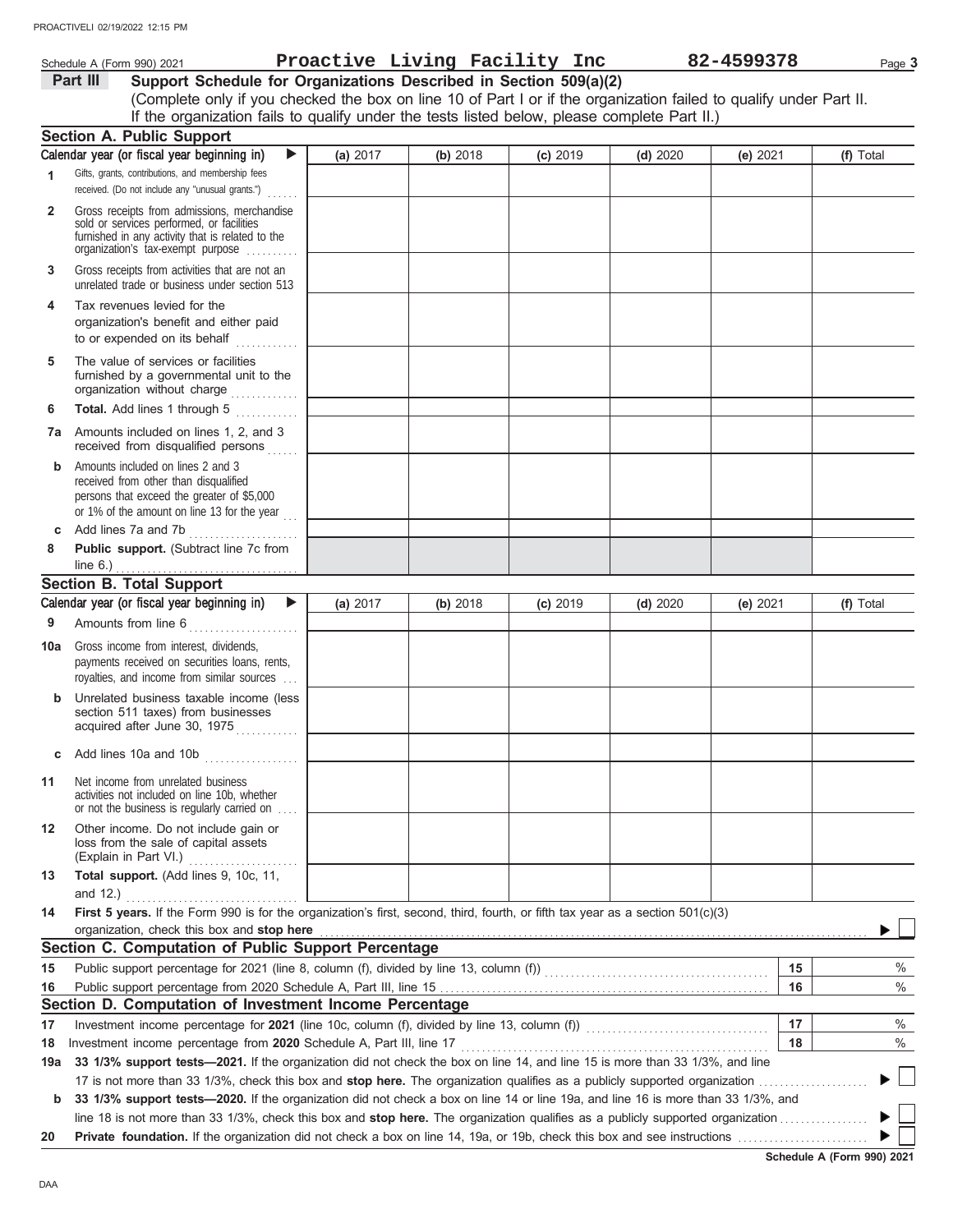|              | Proactive Living Facility Inc<br>82-4599378<br>Schedule A (Form 990) 2021                                                                                                                                                                                                                                                             |                 |            | Page 4 |
|--------------|---------------------------------------------------------------------------------------------------------------------------------------------------------------------------------------------------------------------------------------------------------------------------------------------------------------------------------------|-----------------|------------|--------|
|              | <b>Supporting Organizations</b><br>Part IV                                                                                                                                                                                                                                                                                            |                 |            |        |
|              | (Complete only if you checked a box in line 12 on Part I. If you checked box 12a, Part I, complete Sections A<br>and B. If you checked box 12b, Part I, complete Sections A and C. If you checked box 12c, Part I, complete<br>Sections A, D, and E. If you checked box 12d, Part I, complete Sections A and D, and complete Part V.) |                 |            |        |
|              | <b>Section A. All Supporting Organizations</b>                                                                                                                                                                                                                                                                                        |                 |            |        |
|              |                                                                                                                                                                                                                                                                                                                                       |                 | <b>Yes</b> |        |
|              |                                                                                                                                                                                                                                                                                                                                       |                 |            | No     |
| 1            | Are all of the organization's supported organizations listed by name in the organization's governing<br>documents? If "No," describe in Part VI how the supported organizations are designated. If designated by                                                                                                                      |                 |            |        |
|              | class or purpose, describe the designation. If historic and continuing relationship, explain.                                                                                                                                                                                                                                         | 1               |            |        |
| $\mathbf{2}$ | Did the organization have any supported organization that does not have an IRS determination of status                                                                                                                                                                                                                                |                 |            |        |
|              | under section 509(a)(1) or (2)? If "Yes," explain in <b>Part VI</b> how the organization determined that the supported                                                                                                                                                                                                                |                 |            |        |
|              | organization was described in section 509(a)(1) or (2).                                                                                                                                                                                                                                                                               | $\mathbf{2}$    |            |        |
| За           | Did the organization have a supported organization described in section $501(c)(4)$ , (5), or (6)? If "Yes," answer                                                                                                                                                                                                                   |                 |            |        |
|              | lines 3b and 3c below.                                                                                                                                                                                                                                                                                                                | 3a              |            |        |
| b            | Did the organization confirm that each supported organization qualified under section $501(c)(4)$ , (5), or (6) and                                                                                                                                                                                                                   |                 |            |        |
|              | satisfied the public support tests under section $509(a)(2)?$ If "Yes," describe in <b>Part VI</b> when and how the                                                                                                                                                                                                                   |                 |            |        |
|              | organization made the determination.                                                                                                                                                                                                                                                                                                  | 3b              |            |        |
| C            | Did the organization ensure that all support to such organizations was used exclusively for section $170(c)(2)(B)$                                                                                                                                                                                                                    |                 |            |        |
|              | purposes? If "Yes," explain in Part VI what controls the organization put in place to ensure such use.                                                                                                                                                                                                                                | 3c              |            |        |
| 4a           | Was any supported organization not organized in the United States ("foreign supported organization")? If                                                                                                                                                                                                                              |                 |            |        |
|              | "Yes," and if you checked box 12a or 12b in Part I, answer lines 4b and 4c below.                                                                                                                                                                                                                                                     | 4a              |            |        |
| b            | Did the organization have ultimate control and discretion in deciding whether to make grants to the foreign                                                                                                                                                                                                                           |                 |            |        |
|              | supported organization? If "Yes," describe in Part VI how the organization had such control and discretion                                                                                                                                                                                                                            |                 |            |        |
|              | despite being controlled or supervised by or in connection with its supported organizations.                                                                                                                                                                                                                                          | 4b              |            |        |
| C            | Did the organization support any foreign supported organization that does not have an IRS determination                                                                                                                                                                                                                               |                 |            |        |
|              | under sections 501(c)(3) and 509(a)(1) or (2)? If "Yes," explain in <b>Part VI</b> what controls the organization used                                                                                                                                                                                                                |                 |            |        |
|              | to ensure that all support to the foreign supported organization was used exclusively for section $170(c)(2)(B)$                                                                                                                                                                                                                      |                 |            |        |
|              | purposes.                                                                                                                                                                                                                                                                                                                             | 4c              |            |        |
| 5a           | Did the organization add, substitute, or remove any supported organizations during the tax year? If "Yes,"                                                                                                                                                                                                                            |                 |            |        |
|              | answer lines 5b and 5c below (if applicable). Also, provide detail in Part VI, including (i) the names and EIN                                                                                                                                                                                                                        |                 |            |        |
|              | numbers of the supported organizations added, substituted, or removed; (ii) the reasons for each such action;                                                                                                                                                                                                                         |                 |            |        |
|              | (iii) the authority under the organization's organizing document authorizing such action; and (iv) how the action                                                                                                                                                                                                                     |                 |            |        |
|              | was accomplished (such as by amendment to the organizing document).                                                                                                                                                                                                                                                                   | 5a              |            |        |
| b            | Type I or Type II only. Was any added or substituted supported organization part of a class already                                                                                                                                                                                                                                   |                 |            |        |
|              | designated in the organization's organizing document?                                                                                                                                                                                                                                                                                 | 5b              |            |        |
| С            | Substitutions only. Was the substitution the result of an event beyond the organization's control?                                                                                                                                                                                                                                    | 5c              |            |        |
| 6            | Did the organization provide support (whether in the form of grants or the provision of services or facilities) to                                                                                                                                                                                                                    |                 |            |        |
|              | anyone other than (i) its supported organizations, (ii) individuals that are part of the charitable class benefited                                                                                                                                                                                                                   |                 |            |        |
|              | by one or more of its supported organizations, or (iii) other supporting organizations that also support or                                                                                                                                                                                                                           |                 |            |        |
|              | benefit one or more of the filing organization's supported organizations? If "Yes," provide detail in Part VI.                                                                                                                                                                                                                        | 6               |            |        |
| 7            | Did the organization provide a grant, loan, compensation, or other similar payment to a substantial contributor                                                                                                                                                                                                                       |                 |            |        |
|              | (as defined in section 4958(c)(3)(C)), a family member of a substantial contributor, or a 35% controlled entity                                                                                                                                                                                                                       |                 |            |        |
|              | with regard to a substantial contributor? If "Yes," complete Part I of Schedule L (Form 990).                                                                                                                                                                                                                                         | 7               |            |        |
| 8            | Did the organization make a loan to a disqualified person (as defined in section 4958) not described on line                                                                                                                                                                                                                          |                 |            |        |
|              | 7? If "Yes," complete Part I of Schedule L (Form 990).                                                                                                                                                                                                                                                                                | 8               |            |        |
| 9а           | Was the organization controlled directly or indirectly at any time during the tax year by one or more                                                                                                                                                                                                                                 |                 |            |        |
|              | disqualified persons, as defined in section 4946 (other than foundation managers and organizations                                                                                                                                                                                                                                    |                 |            |        |
|              | described in section 509(a)(1) or (2))? If "Yes," provide detail in Part VI.                                                                                                                                                                                                                                                          | 9a              |            |        |
| b            | Did one or more disqualified persons (as defined on line 9a) hold a controlling interest in any entity in which                                                                                                                                                                                                                       |                 |            |        |
|              | the supporting organization had an interest? If "Yes," provide detail in Part VI.                                                                                                                                                                                                                                                     | 9b              |            |        |
| С            | Did a disqualified person (as defined on line 9a) have an ownership interest in, or derive any personal benefit                                                                                                                                                                                                                       |                 |            |        |
|              | from, assets in which the supporting organization also had an interest? If "Yes," provide detail in Part VI.                                                                                                                                                                                                                          | 9с              |            |        |
| 10a          | Was the organization subject to the excess business holdings rules of section 4943 because of section                                                                                                                                                                                                                                 |                 |            |        |
|              | 4943(f) (regarding certain Type II supporting organizations, and all Type III non-functionally integrated                                                                                                                                                                                                                             |                 |            |        |
|              | supporting organizations)? If "Yes," answer line 10b below.                                                                                                                                                                                                                                                                           | 10a             |            |        |
| b            | Did the organization have any excess business holdings in the tax year? (Use Schedule C, Form 4720, to                                                                                                                                                                                                                                |                 |            |        |
|              | determine whether the organization had excess business holdings.)                                                                                                                                                                                                                                                                     | 10 <sub>b</sub> |            |        |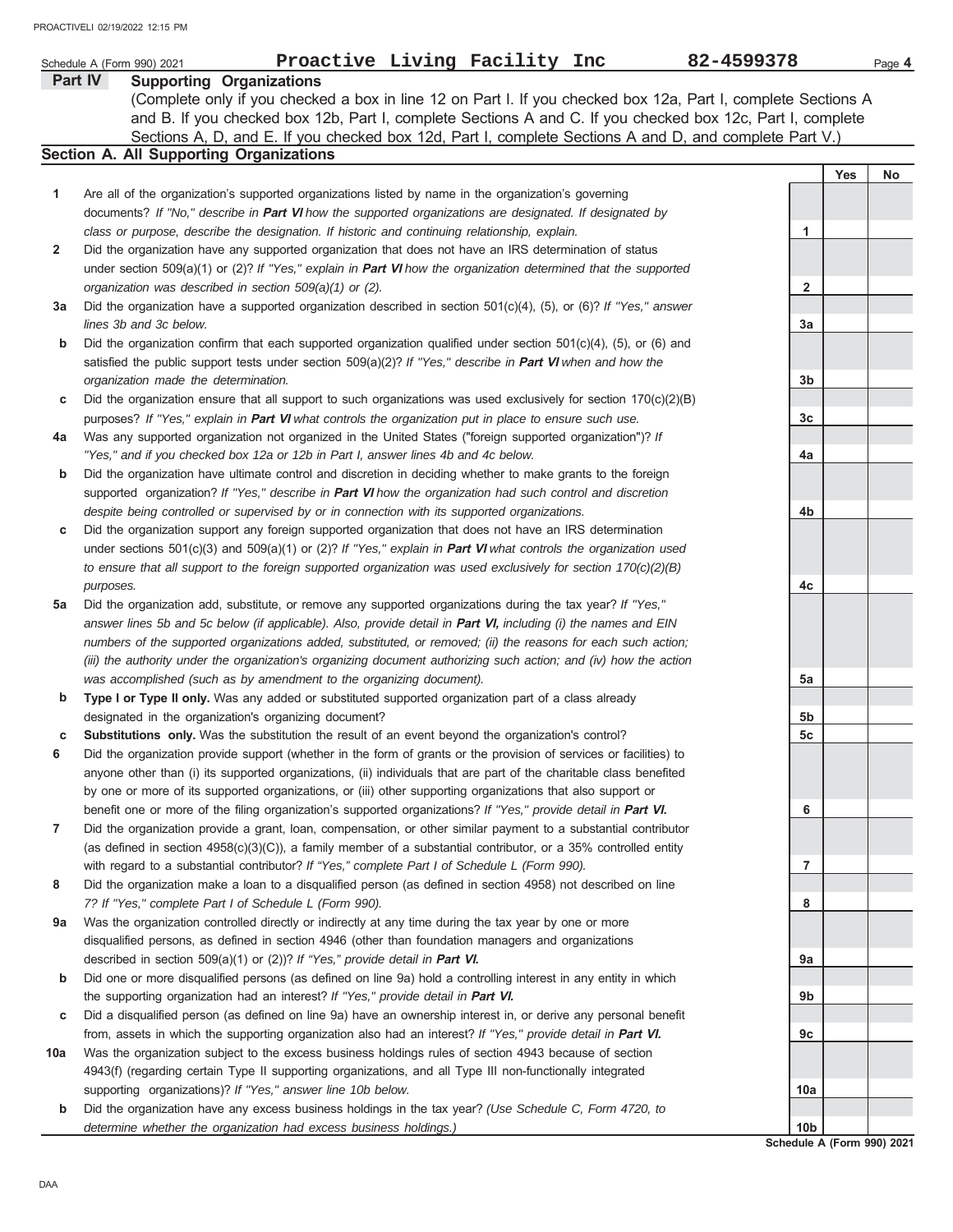|              | PROACTIVELI 02/19/2022 12:15 PM                                                                                                          |                         |            |        |
|--------------|------------------------------------------------------------------------------------------------------------------------------------------|-------------------------|------------|--------|
|              | Proactive Living Facility Inc<br>82-4599378<br>Schedule A (Form 990) 2021<br><b>Supporting Organizations (continued)</b><br>Part IV      |                         |            | Page 5 |
|              |                                                                                                                                          |                         | Yes        | No     |
| 11           | Has the organization accepted a gift or contribution from any of the following persons?                                                  |                         |            |        |
| а            | A person who directly or indirectly controls, either alone or together with persons described on lines 11b and                           |                         |            |        |
|              | 11c below, the governing body of a supported organization?                                                                               | 11a                     |            |        |
| b            | A family member of a person described on line 11a above?                                                                                 | 11 <sub>b</sub>         |            |        |
| С            | A 35% controlled entity of a person described on line 11a or 11b above? If "Yes" to line 11a, 11b, or 11c,                               |                         |            |        |
|              | provide detail in Part VI.                                                                                                               | 11c                     |            |        |
|              | Section B. Type I Supporting Organizations                                                                                               |                         |            |        |
|              |                                                                                                                                          |                         | Yes        | No     |
| 1            | Did the governing body, members of the governing body, officers acting in their official capacity, or membership of one or               |                         |            |        |
|              | more supported organizations have the power to regularly appoint or elect at least a majority of the organization's officers,            |                         |            |        |
|              | directors, or trustees at all times during the tax year? If "No," describe in <b>Part VI</b> how the supported organization(s)           |                         |            |        |
|              | effectively operated, supervised, or controlled the organization's activities. If the organization had more than one supported           |                         |            |        |
|              | organization, describe how the powers to appoint and/or remove officers, directors, or trustees were allocated among the                 |                         |            |        |
|              | supported organizations and what conditions or restrictions, if any, applied to such powers during the tax year.                         | 1                       |            |        |
| $\mathbf{2}$ | Did the organization operate for the benefit of any supported organization other than the supported                                      |                         |            |        |
|              | organization(s) that operated, supervised, or controlled the supporting organization? If "Yes," explain in Part                          |                         |            |        |
|              | VI how providing such benefit carried out the purposes of the supported organization(s) that operated,                                   |                         |            |        |
|              | supervised, or controlled the supporting organization.                                                                                   | $\overline{\mathbf{2}}$ |            |        |
|              | Section C. Type II Supporting Organizations                                                                                              |                         |            |        |
|              |                                                                                                                                          |                         | Yes        | No     |
| 1            | Were a majority of the organization's directors or trustees during the tax year also a majority of the directors                         |                         |            |        |
|              | or trustees of each of the organization's supported organization(s)? If "No," describe in Part VI how control                            |                         |            |        |
|              | or management of the supporting organization was vested in the same persons that controlled or managed                                   |                         |            |        |
|              | the supported organization(s).                                                                                                           | 1                       |            |        |
|              | Section D. All Type III Supporting Organizations                                                                                         |                         |            |        |
|              |                                                                                                                                          |                         | Yes        | No     |
| 1            | Did the organization provide to each of its supported organizations, by the last day of the fifth month of the                           |                         |            |        |
|              | organization's tax year, (i) a written notice describing the type and amount of support provided during the prior tax                    |                         |            |        |
|              | year, (ii) a copy of the Form 990 that was most recently filed as of the date of notification, and (iii) copies of the                   |                         |            |        |
|              | organization's governing documents in effect on the date of notification, to the extent not previously provided?                         | 1                       |            |        |
| 2            | Were any of the organization's officers, directors, or trustees either (i) appointed or elected by the supported                         |                         |            |        |
|              | organization(s) or (ii) serving on the governing body of a supported organization? If "No," explain in Part VI how                       |                         |            |        |
|              | the organization maintained a close and continuous working relationship with the supported organization(s).                              | $\overline{\mathbf{2}}$ |            |        |
| 3            | By reason of the relationship described on line 2, above, did the organization's supported organizations have                            |                         |            |        |
|              | a significant voice in the organization's investment policies and in directing the use of the organization's                             |                         |            |        |
|              | income or assets at all times during the tax year? If "Yes," describe in Part VI the role the organization's                             |                         |            |        |
|              | supported organizations played in this regard.                                                                                           | 3                       |            |        |
|              | Section E. Type III Functionally Integrated Supporting Organizations                                                                     |                         |            |        |
| 1            | Check the box next to the method that the organization used to satisfy the Integral Part Test during the year (see instructions).        |                         |            |        |
| а            | The organization satisfied the Activities Test. Complete line 2 below.                                                                   |                         |            |        |
| b            | The organization is the parent of each of its supported organizations. Complete line 3 below.                                            |                         |            |        |
| c            | The organization supported a governmental entity. Describe in <b>Part VI</b> how you supported a governmental entity (see instructions). |                         |            |        |
| 2            | Activities Test. Answer lines 2a and 2b below.                                                                                           |                         | <b>Yes</b> | No     |
|              | Did substantially all of the organization's activities during the tax year directly further the exempt purposes of                       |                         |            |        |
| а            | the supported organization(s) to which the organization was responsive? If "Yes," then in Part VI identify                               |                         |            |        |
|              |                                                                                                                                          |                         |            |        |
|              | those supported organizations and explain how these activities directly furthered their exempt purposes,                                 |                         |            |        |
|              | how the organization was responsive to those supported organizations, and how the organization determined                                |                         |            |        |
|              | that these activities constituted substantially all of its activities.                                                                   | 2a                      |            |        |
| b            | Did the activities described on line 2a, above, constitute activities that, but for the organization's                                   |                         |            |        |
|              | involvement, one or more of the organization's supported organization(s) would have been engaged in? If                                  |                         |            |        |
|              | "Yes," explain in Part VI the reasons for the organization's position that its supported organization(s) would                           |                         |            |        |
|              | have engaged in these activities but for the organization's involvement.                                                                 | 2b                      |            |        |
| 3            | Parent of Supported Organizations. Answer lines 3a and 3b below.                                                                         |                         |            |        |
| а            | Did the organization have the power to regularly appoint or elect a majority of the officers, directors, or                              |                         |            |        |
|              | trustees of each of the supported organizations? If "Yes" or "No," provide details in Part VI.                                           | За                      |            |        |
| b            | Did the organization exercise a substantial degree of direction over the policies, programs, and activities of each                      |                         |            |        |

of its supported organizations? *If "Yes," describe in* **Part VI** *the role played by the organization in this regard.*

DAA **Schedule A (Form 990) 2021** 

**3b**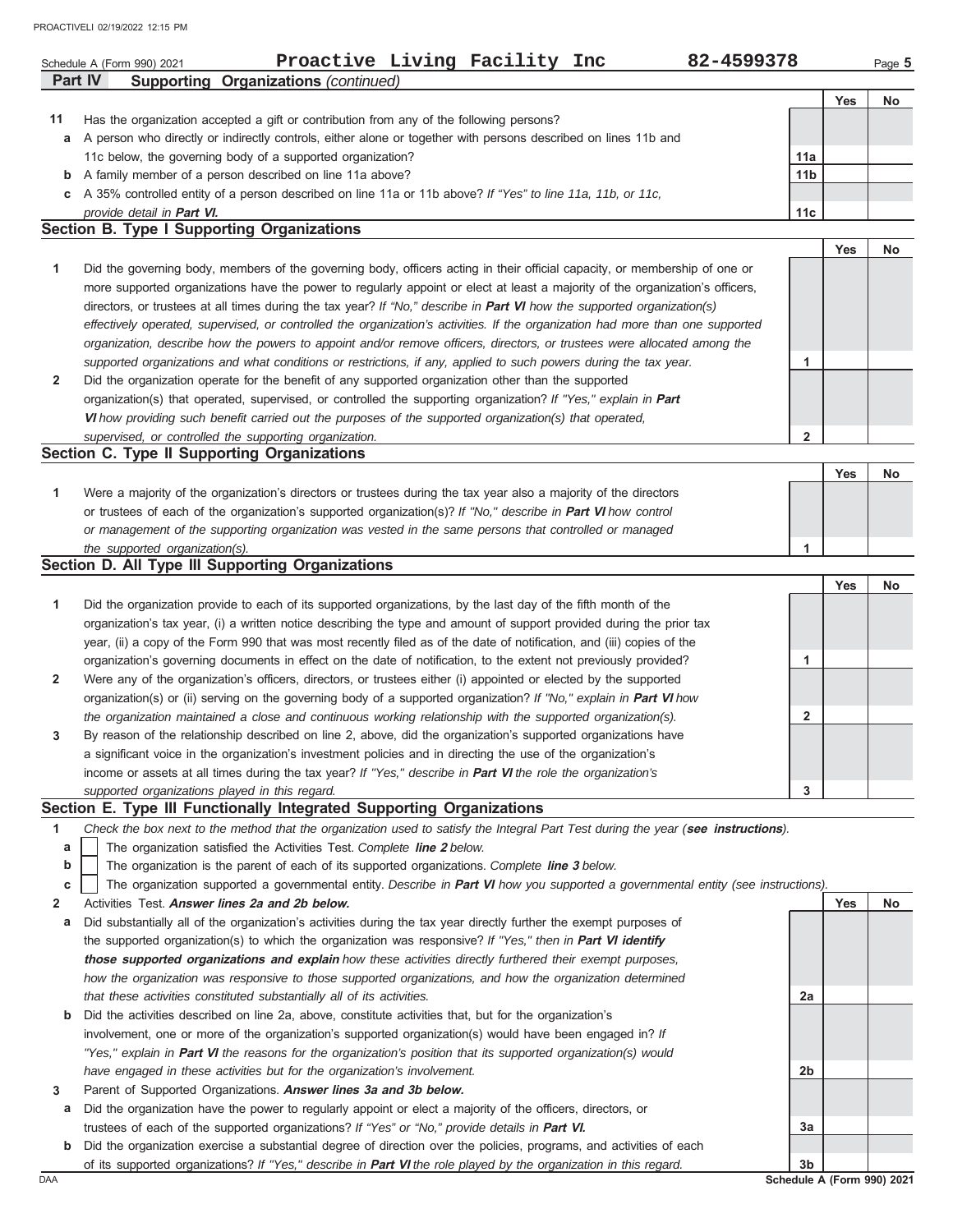PROACTIVELI 02/19/2022 12:15 PM

|                | Proactive Living Facility Inc<br>Schedule A (Form 990) 2021                                                                      |                | 82-4599378     | Page $6$                       |  |  |  |  |  |
|----------------|----------------------------------------------------------------------------------------------------------------------------------|----------------|----------------|--------------------------------|--|--|--|--|--|
|                | Part V<br>Type III Non-Functionally Integrated 509(a)(3) Supporting Organizations                                                |                |                |                                |  |  |  |  |  |
| $\mathbf{1}$   | Check here if the organization satisfied the Integral Part Test as a qualifying trust on Nov. 20, 1970 (explain in Part VI). See |                |                |                                |  |  |  |  |  |
|                | instructions. All other Type III non-functionally integrated supporting organizations must complete Sections A through E.        |                |                |                                |  |  |  |  |  |
|                | Section A - Adjusted Net Income                                                                                                  |                | (A) Prior Year | (B) Current Year<br>(optional) |  |  |  |  |  |
| 1.             | Net short-term capital gain                                                                                                      | 1              |                |                                |  |  |  |  |  |
| $\mathbf{2}$   | Recoveries of prior-year distributions                                                                                           | $\mathbf{2}$   |                |                                |  |  |  |  |  |
| 3              | Other gross income (see instructions)                                                                                            | 3              |                |                                |  |  |  |  |  |
| 4              | Add lines 1 through 3.                                                                                                           | 4              |                |                                |  |  |  |  |  |
| 5              | Depreciation and depletion                                                                                                       | 5              |                |                                |  |  |  |  |  |
| 6              | Portion of operating expenses paid or incurred for production or collection                                                      |                |                |                                |  |  |  |  |  |
|                | of gross income or for management, conservation, or maintenance of                                                               |                |                |                                |  |  |  |  |  |
|                | property held for production of income (see instructions)                                                                        | 6              |                |                                |  |  |  |  |  |
| $\mathbf{7}$   | Other expenses (see instructions)                                                                                                | $\overline{7}$ |                |                                |  |  |  |  |  |
| 8              | Adjusted Net Income (subtract lines 5, 6, and 7 from line 4)                                                                     | 8              |                |                                |  |  |  |  |  |
|                | Section B - Minimum Asset Amount                                                                                                 |                | (A) Prior Year | (B) Current Year<br>(optional) |  |  |  |  |  |
| 1              | Aggregate fair market value of all non-exempt-use assets (see                                                                    |                |                |                                |  |  |  |  |  |
|                | instructions for short tax year or assets held for part of year):                                                                |                |                |                                |  |  |  |  |  |
|                | a Average monthly value of securities                                                                                            | 1a             |                |                                |  |  |  |  |  |
|                | <b>b</b> Average monthly cash balances                                                                                           | 1 <sub>b</sub> |                |                                |  |  |  |  |  |
|                | c Fair market value of other non-exempt-use assets                                                                               | 1c             |                |                                |  |  |  |  |  |
|                | d Total (add lines 1a, 1b, and 1c)                                                                                               | 1d             |                |                                |  |  |  |  |  |
|                | e Discount claimed for blockage or other factors                                                                                 |                |                |                                |  |  |  |  |  |
|                | (explain in detail in <b>Part VI</b> ):                                                                                          |                |                |                                |  |  |  |  |  |
| $\mathbf{2}$   | Acquisition indebtedness applicable to non-exempt-use assets                                                                     | $\overline{2}$ |                |                                |  |  |  |  |  |
| 3              | Subtract line 2 from line 1d.                                                                                                    | 3              |                |                                |  |  |  |  |  |
| 4              | Cash deemed held for exempt use. Enter 0.015 of line 3 (for greater amount,                                                      |                |                |                                |  |  |  |  |  |
|                | see instructions).                                                                                                               | 4              |                |                                |  |  |  |  |  |
| 5              | Net value of non-exempt-use assets (subtract line 4 from line 3)                                                                 | 5              |                |                                |  |  |  |  |  |
| 6              | Multiply line 5 by 0.035.                                                                                                        | 6              |                |                                |  |  |  |  |  |
| 7              | Recoveries of prior-year distributions                                                                                           | $\overline{7}$ |                |                                |  |  |  |  |  |
| 8              | Minimum Asset Amount (add line 7 to line 6)                                                                                      | 8              |                |                                |  |  |  |  |  |
|                | Section C - Distributable Amount                                                                                                 |                |                | <b>Current Year</b>            |  |  |  |  |  |
|                | Adjusted net income for prior year (from Section A, line 8, column A)                                                            | 1              |                |                                |  |  |  |  |  |
| $\mathbf{2}$   | Enter 0.85 of line 1.                                                                                                            | $\mathbf{2}$   |                |                                |  |  |  |  |  |
| 3              | Minimum asset amount for prior year (from Section B, line 8, column A)                                                           | 3              |                |                                |  |  |  |  |  |
| 4              | Enter greater of line 2 or line 3.                                                                                               | 4              |                |                                |  |  |  |  |  |
| 5              | Income tax imposed in prior year                                                                                                 | 5              |                |                                |  |  |  |  |  |
| 6              | Distributable Amount. Subtract line 5 from line 4, unless subject to                                                             |                |                |                                |  |  |  |  |  |
|                | emergency temporary reduction (see instructions).                                                                                | 6              |                |                                |  |  |  |  |  |
| $\overline{7}$ | Check here if the current year is the organization's first as a non-functionally integrated Type III supporting organization     |                |                |                                |  |  |  |  |  |

(see instructions).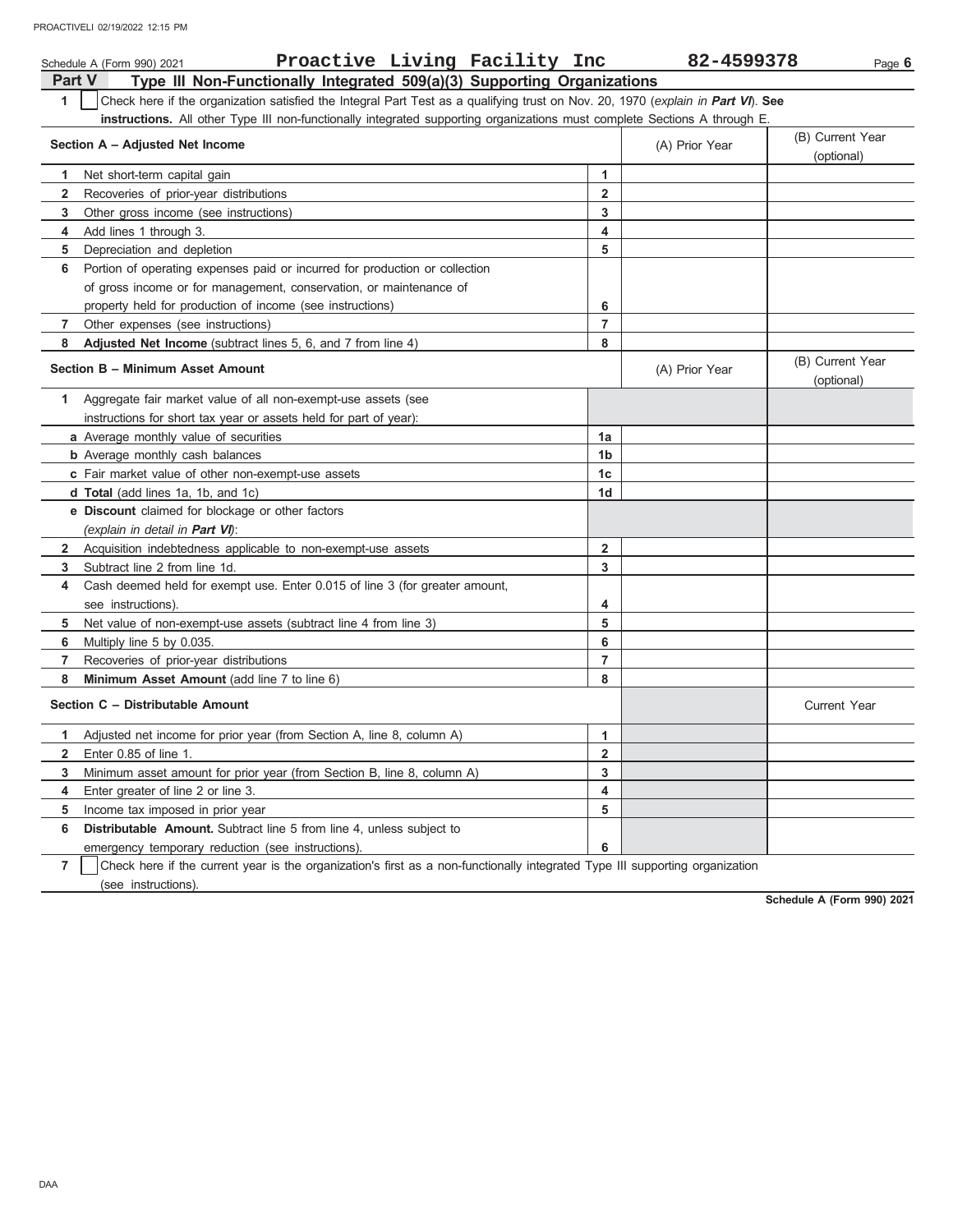|                | Proactive Living Facility Inc<br>Schedule A (Form 990) 2021                                                                 |                                    | 82-4599378                                    | Page 7                                                  |
|----------------|-----------------------------------------------------------------------------------------------------------------------------|------------------------------------|-----------------------------------------------|---------------------------------------------------------|
| <b>Part V</b>  | Type III Non-Functionally Integrated 509(a)(3) Supporting Organizations (continued)                                         |                                    |                                               |                                                         |
|                | Section D - Distributions                                                                                                   |                                    |                                               | <b>Current Year</b>                                     |
| 1              | Amounts paid to supported organizations to accomplish exempt purposes                                                       |                                    |                                               |                                                         |
| $\mathbf{2}$   | Amounts paid to perform activity that directly furthers exempt purposes of supported                                        |                                    |                                               |                                                         |
|                | organizations, in excess of income from activity                                                                            |                                    |                                               |                                                         |
| 3              | Administrative expenses paid to accomplish exempt purposes of supported organizations                                       |                                    |                                               |                                                         |
| 4              | Amounts paid to acquire exempt-use assets                                                                                   |                                    |                                               |                                                         |
| 5              | Qualified set-aside amounts (prior IRS approval required-provide details in Part VI)                                        |                                    |                                               |                                                         |
| 6              | Other distributions ( <i>describe in <b>Part VI</b></i> ). See instructions.                                                |                                    |                                               |                                                         |
| $\overline{7}$ | Total annual distributions. Add lines 1 through 6.                                                                          |                                    |                                               |                                                         |
| 8              | Distributions to attentive supported organizations to which the organization is responsive                                  |                                    |                                               |                                                         |
|                | (provide details in Part VI). See instructions.                                                                             |                                    |                                               |                                                         |
| 9              | Distributable amount for 2021 from Section C, line 6                                                                        |                                    |                                               |                                                         |
| 10             | Line 8 amount divided by line 9 amount                                                                                      |                                    |                                               |                                                         |
|                | <b>Section E - Distribution Allocations (see instructions)</b>                                                              | (i)<br><b>Excess Distributions</b> | (ii)<br><b>Underdistributions</b><br>Pre-2021 | (iii)<br><b>Distributable</b><br><b>Amount for 2021</b> |
| 1.             | Distributable amount for 2021 from Section C, line 6                                                                        |                                    |                                               |                                                         |
| $\overline{2}$ | Underdistributions, if any, for years prior to 2021<br>(reasonable cause required-explain in Part VI). See<br>instructions. |                                    |                                               |                                                         |
| 3              | Excess distributions carryover, if any, to 2021                                                                             |                                    |                                               |                                                         |
|                | <b>a</b> From 2016                                                                                                          |                                    |                                               |                                                         |
|                |                                                                                                                             |                                    |                                               |                                                         |
|                |                                                                                                                             |                                    |                                               |                                                         |
|                |                                                                                                                             |                                    |                                               |                                                         |
|                | e From 2020                                                                                                                 |                                    |                                               |                                                         |
|                | f Total of lines 3a through 3e                                                                                              |                                    |                                               |                                                         |
|                | g Applied to underdistributions of prior years                                                                              |                                    |                                               |                                                         |
|                | h Applied to 2021 distributable amount                                                                                      |                                    |                                               |                                                         |
|                | <i>i</i> Carryover from 2016 not applied (see instructions)                                                                 |                                    |                                               |                                                         |
|                | Remainder. Subtract lines 3g, 3h, and 3i from line 3f.                                                                      |                                    |                                               |                                                         |
| 4              | Distributions for 2021 from                                                                                                 |                                    |                                               |                                                         |
|                | Section D, line 7:<br>\$                                                                                                    |                                    |                                               |                                                         |
|                | a Applied to underdistributions of prior years                                                                              |                                    |                                               |                                                         |
|                | <b>b</b> Applied to 2021 distributable amount                                                                               |                                    |                                               |                                                         |
|                | c Remainder. Subtract lines 4a and 4b from line 4.                                                                          |                                    |                                               |                                                         |
| 5              | Remaining underdistributions for years prior to 2021, if                                                                    |                                    |                                               |                                                         |
|                | any. Subtract lines 3g and 4a from line 2. For result                                                                       |                                    |                                               |                                                         |
|                | greater than zero, explain in Part VI. See instructions.                                                                    |                                    |                                               |                                                         |
| 6              | Remaining underdistributions for 2021 Subtract lines 3h                                                                     |                                    |                                               |                                                         |
|                | and 4b from line 1. For result greater than zero, explain in                                                                |                                    |                                               |                                                         |
|                | <b>Part VI</b> . See instructions.                                                                                          |                                    |                                               |                                                         |
| 7              | Excess distributions carryover to 2022. Add lines 3j                                                                        |                                    |                                               |                                                         |
|                | and 4c.                                                                                                                     |                                    |                                               |                                                         |
| 8              | Breakdown of line 7:                                                                                                        |                                    |                                               |                                                         |
|                | a Excess from 2017.                                                                                                         |                                    |                                               |                                                         |
|                |                                                                                                                             |                                    |                                               |                                                         |
|                | c Excess from 2019                                                                                                          |                                    |                                               |                                                         |
|                | d Excess from 2020                                                                                                          |                                    |                                               |                                                         |
|                | e Excess from 2021                                                                                                          |                                    |                                               |                                                         |
|                |                                                                                                                             |                                    |                                               |                                                         |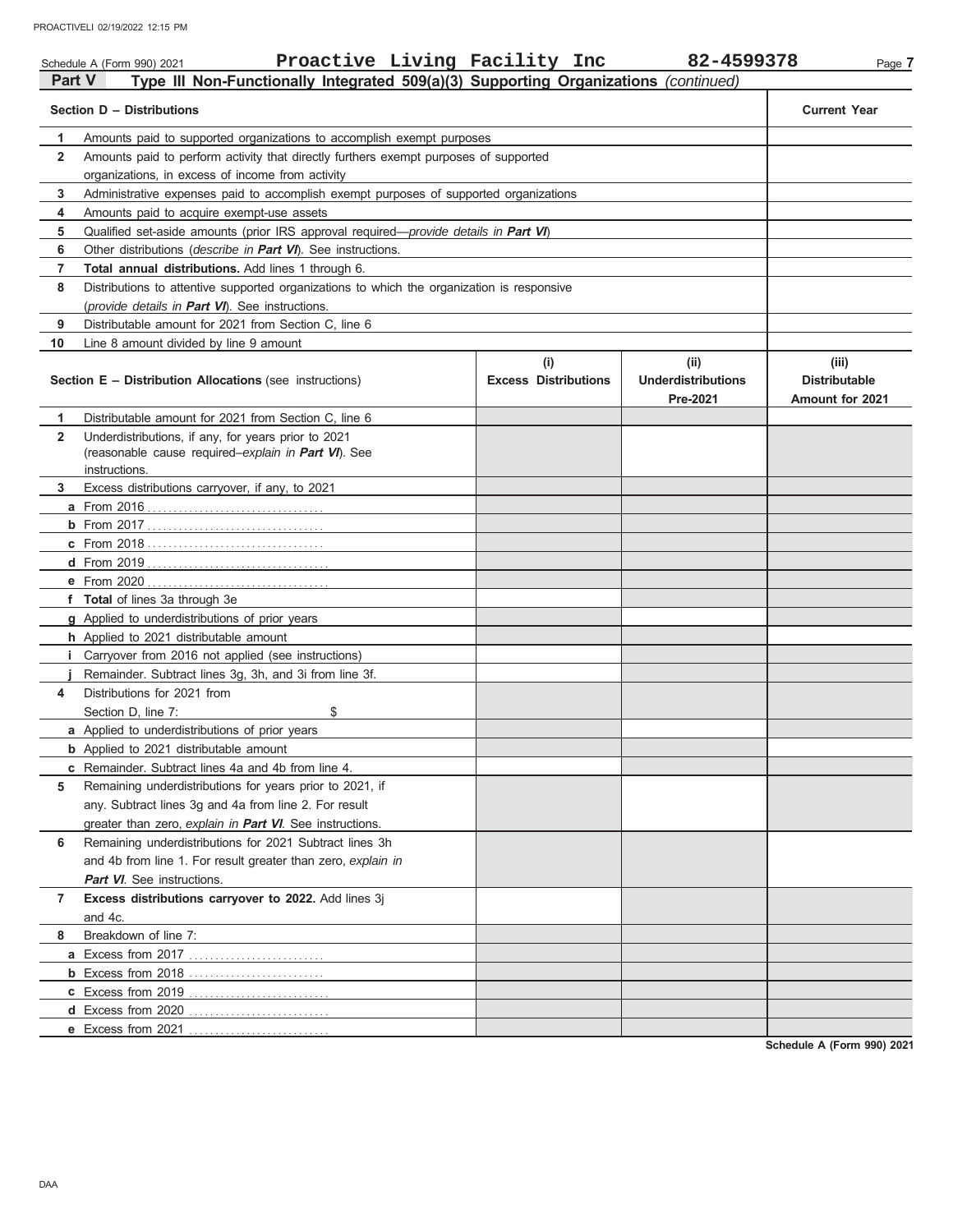PROACTIVELI 02/19/2022 12:15 PM

| Schedule A (Form 990) 2021 |                                                                                                | Proactive Living Facility Inc | 82-4599378                                                                                                                                                                                                                                                                                                                                                                                                                                                                                | Page 8 |
|----------------------------|------------------------------------------------------------------------------------------------|-------------------------------|-------------------------------------------------------------------------------------------------------------------------------------------------------------------------------------------------------------------------------------------------------------------------------------------------------------------------------------------------------------------------------------------------------------------------------------------------------------------------------------------|--------|
| Part VI                    |                                                                                                |                               | Supplemental Information. Provide the explanations required by Part II, line 10; Part II, line 17a or 17b; Part<br>III, line 12; Part IV, Section A, lines 1, 2, 3b, 3c, 4b, 4c, 5a, 6, 9a, 9b, 9c, 11a, 11b, and 11c; Part IV, Section<br>B, lines 1 and 2; Part IV, Section C, line 1; Part IV, Section D, lines 2 and 3; Part IV, Section E, lines 1c, 2a, 2b,<br>3a, and 3b; Part V, line 1; Part V, Section B, line 1e; Part V, Section D, lines 5, 6, and 8; and Part V, Section E, |        |
|                            | lines 2, 5, and 6. Also complete this part for any additional information. (See instructions.) |                               |                                                                                                                                                                                                                                                                                                                                                                                                                                                                                           |        |
|                            |                                                                                                |                               |                                                                                                                                                                                                                                                                                                                                                                                                                                                                                           |        |
|                            |                                                                                                |                               |                                                                                                                                                                                                                                                                                                                                                                                                                                                                                           |        |
|                            |                                                                                                |                               |                                                                                                                                                                                                                                                                                                                                                                                                                                                                                           |        |
|                            |                                                                                                |                               |                                                                                                                                                                                                                                                                                                                                                                                                                                                                                           |        |
|                            |                                                                                                |                               |                                                                                                                                                                                                                                                                                                                                                                                                                                                                                           |        |
|                            |                                                                                                |                               |                                                                                                                                                                                                                                                                                                                                                                                                                                                                                           |        |
|                            |                                                                                                |                               |                                                                                                                                                                                                                                                                                                                                                                                                                                                                                           |        |
|                            |                                                                                                |                               |                                                                                                                                                                                                                                                                                                                                                                                                                                                                                           |        |
|                            |                                                                                                |                               |                                                                                                                                                                                                                                                                                                                                                                                                                                                                                           |        |
|                            |                                                                                                |                               |                                                                                                                                                                                                                                                                                                                                                                                                                                                                                           |        |
|                            |                                                                                                |                               |                                                                                                                                                                                                                                                                                                                                                                                                                                                                                           |        |
|                            |                                                                                                |                               |                                                                                                                                                                                                                                                                                                                                                                                                                                                                                           |        |
|                            |                                                                                                |                               |                                                                                                                                                                                                                                                                                                                                                                                                                                                                                           |        |
|                            |                                                                                                |                               |                                                                                                                                                                                                                                                                                                                                                                                                                                                                                           |        |
|                            |                                                                                                |                               |                                                                                                                                                                                                                                                                                                                                                                                                                                                                                           |        |
|                            |                                                                                                |                               |                                                                                                                                                                                                                                                                                                                                                                                                                                                                                           |        |
|                            |                                                                                                |                               |                                                                                                                                                                                                                                                                                                                                                                                                                                                                                           |        |
|                            |                                                                                                |                               |                                                                                                                                                                                                                                                                                                                                                                                                                                                                                           |        |
|                            |                                                                                                |                               |                                                                                                                                                                                                                                                                                                                                                                                                                                                                                           |        |
|                            |                                                                                                |                               |                                                                                                                                                                                                                                                                                                                                                                                                                                                                                           |        |
|                            |                                                                                                |                               |                                                                                                                                                                                                                                                                                                                                                                                                                                                                                           |        |
|                            |                                                                                                |                               |                                                                                                                                                                                                                                                                                                                                                                                                                                                                                           |        |
|                            |                                                                                                |                               |                                                                                                                                                                                                                                                                                                                                                                                                                                                                                           |        |
|                            |                                                                                                |                               |                                                                                                                                                                                                                                                                                                                                                                                                                                                                                           |        |
|                            |                                                                                                |                               |                                                                                                                                                                                                                                                                                                                                                                                                                                                                                           |        |
|                            |                                                                                                |                               |                                                                                                                                                                                                                                                                                                                                                                                                                                                                                           |        |
|                            |                                                                                                |                               |                                                                                                                                                                                                                                                                                                                                                                                                                                                                                           |        |
|                            |                                                                                                |                               |                                                                                                                                                                                                                                                                                                                                                                                                                                                                                           |        |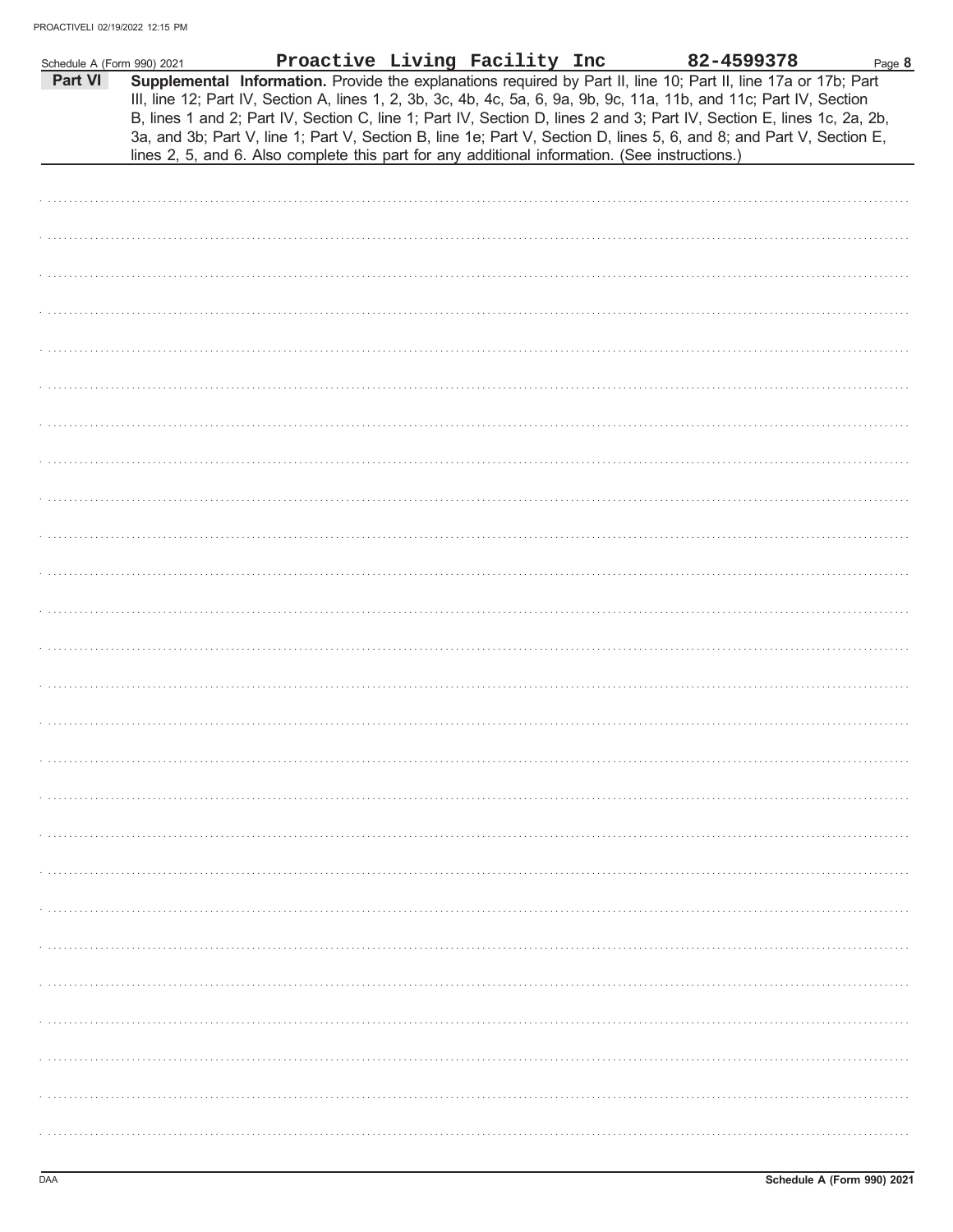#### OMB No. 1545-0047 Department of the Treasury Internal Revenue Service Name of the organization **2021 Schedule of Contributors Schedule B (Form 990) Attach to Form 990 or Form 990-PF. Employer identification number Organization type** (check one):  **Go to www.irs.gov/Form990 for the latest information.** Proactive Living Facility Inc **82-4599378**

| Filers of:         | Section:                                                                    |
|--------------------|-----------------------------------------------------------------------------|
| Form 990 or 990-EZ | $ \mathbf{X} $ 501(c)(<br>3 ) (enter number) organization                   |
|                    | $4947(a)(1)$ nonexempt charitable trust not treated as a private foundation |
|                    | 527 political organization                                                  |
| Form 990-PF        | 501(c)(3) exempt private foundation                                         |
|                    | $4947(a)(1)$ nonexempt charitable trust treated as a private foundation     |
|                    | 501(c)(3) taxable private foundation                                        |
|                    |                                                                             |

Check if your organization is covered by the **General Rule** or a **Special Rule. Note:** Only a section 501(c)(7), (8), or (10) organization can check boxes for both the General Rule and a Special Rule. See instructions.

### **General Rule**

For an organization filing Form 990, 990-EZ, or 990-PF that received, during the year, contributions totaling \$5,000 or more (in money or property) from any one contributor. Complete Parts I and II. See instructions for determining a contributor's total contributions.

#### **Special Rules**

 $\overline{\textbf{X}}$  For an organization described in section 501(c)(3) filing Form 990 or 990-EZ that met the 33<sup>1</sup>/3% support test of the regulations under sections 509(a)(1) and 170(b)(1)(A)(vi), that checked Schedule A (Form 990), Part II, line 13, 16a, or 16b, and that received from any one contributor, during the year, total contributions of the greater of **(1)** \$5,000; or **(2)** 2% of the amount on (i) Form 990, Part VIII, line 1h; or (ii) Form 990-EZ, line 1. Complete Parts I and II.

literary, or educational purposes, or for the prevention of cruelty to children or animals. Complete Parts I (entering For an organization described in section 501(c)(7), (8), or (10) filing Form 990 or 990-EZ that received from any one contributor, during the year, total contributions of more than \$1,000 *exclusively* for religious, charitable, scientific, "N/A" in column (b) instead of the contributor name and address), II, and III.

For an organization described in section 501(c)(7), (8), or (10) filing Form 990 or 990-EZ that received from any one contributor, during the year, contributions *exclusively* for religious, charitable, etc., purposes, but no such contributions totaled more than \$1,000. If this box is checked, enter here the total contributions that were received during the year for an *exclusively* religious, charitable, etc., purpose. Don't complete any of the parts unless the **General Rule** applies to this organization because it received *nonexclusively* religious, charitable, etc., contributions totaling \$5,000 or more during the year . . . . . . . . . . . . . . . . . . . . . . . . . . . . . . . . . . . . . . . . . . . . . . . . . . . . . . . . . . . . . . . . . . . . . . . . . . . . . . . . \$ . . . . . . . . . . . . . . . . . . . . . . . . . . .

**must** answer "No" on Part IV, line 2, of its Form 990; or check the box on line H of its Form 990-EZ or on its Form 990-PF, Part I, line 2, to certify that it doesn't meet the filing requirements of Schedule B (Form 990). **Caution:** An organization that isn't covered by the General Rule and/or the Special Rules doesn't file Schedule B (Form 990), but it

**For Paperwork Reduction Act Notice, see the instructions for Form 990, 990-EZ, or 990-PF.**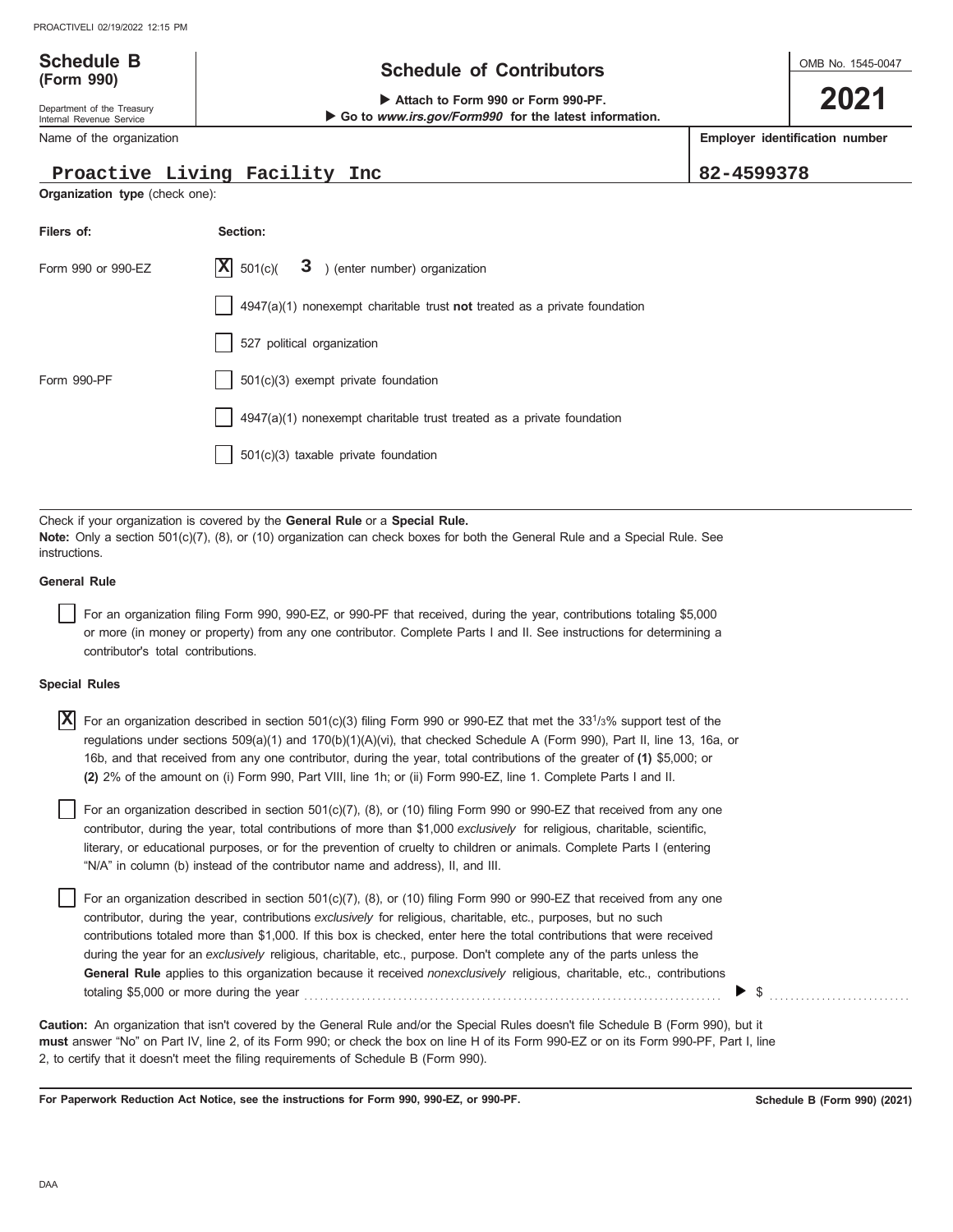| Name of organization | Schedule B (Form 990) (2021)<br>Proactive Living Facility Inc                                  |                                   | Page 1 of 1<br>Page 2<br>Employer identification number<br>82-4599378                          |
|----------------------|------------------------------------------------------------------------------------------------|-----------------------------------|------------------------------------------------------------------------------------------------|
| Part I               | Contributors (see instructions). Use duplicate copies of Part I if additional space is needed. |                                   |                                                                                                |
| (a)<br>No.           | (b)<br>Name, address, and ZIP + 4                                                              | (c)<br><b>Total contributions</b> | (d)<br>Type of contribution                                                                    |
| 1                    |                                                                                                | 9,491<br>\$                       | х<br>Person<br>Payroll<br><b>Noncash</b><br>(Complete Part II for<br>noncash contributions.)   |
| (a)<br>No.           | (b)<br>Name, address, and ZIP + 4                                                              | (c)<br><b>Total contributions</b> | (d)<br>Type of contribution                                                                    |
| $\mathbf{2}$         |                                                                                                | 10,000<br>\$                      | <b>Person</b><br>Payroll<br><b>Noncash</b><br>(Complete Part II for<br>noncash contributions.) |
| (a)<br>No.           | (b)<br>Name, address, and ZIP + 4                                                              | (c)<br><b>Total contributions</b> | (d)<br>Type of contribution                                                                    |
| 3                    |                                                                                                | 11,000<br>\$                      | X<br>Person<br>Payroll<br><b>Noncash</b><br>(Complete Part II for<br>noncash contributions.)   |
| (a)<br>No.           | (b)<br>Name, address, and ZIP + 4                                                              | (c)<br><b>Total contributions</b> | (d)<br>Type of contribution                                                                    |
|                      |                                                                                                | \$                                | Person<br>Payroll<br>Noncash<br>(Complete Part II for<br>noncash contributions.)               |
| (a)<br>No.           | (b)<br>Name, address, and ZIP + 4                                                              | (c)<br><b>Total contributions</b> | (d)<br>Type of contribution                                                                    |
|                      |                                                                                                | \$                                | Person<br>Payroll<br>Noncash<br>(Complete Part II for<br>noncash contributions.)               |
| (a)<br>No.           | (b)<br>Name, address, and ZIP + 4                                                              | (c)                               | (d)<br>Type of contribution                                                                    |
|                      |                                                                                                | <b>Total contributions</b><br>\$  | Person<br>Payroll<br>Noncash                                                                   |

. . . . . . . . . . . . . . . . . . . . . . . . . . . . . . . . . . . . . . . . . . . . . . . . . . . . . . . . . . . . . . . . . . . . . . . . . . . . . . . . . . . . . . . . . . . . . . . . . . . . . . . . . . . . . . . . . . . . . . . . . . . . . . . . . . . . . . . . . . . . . . . . . . . . . . . . . .

**Noncash**  $\mathcal{L}_{\mathcal{A}}$ (Complete Part II for noncash contributions.)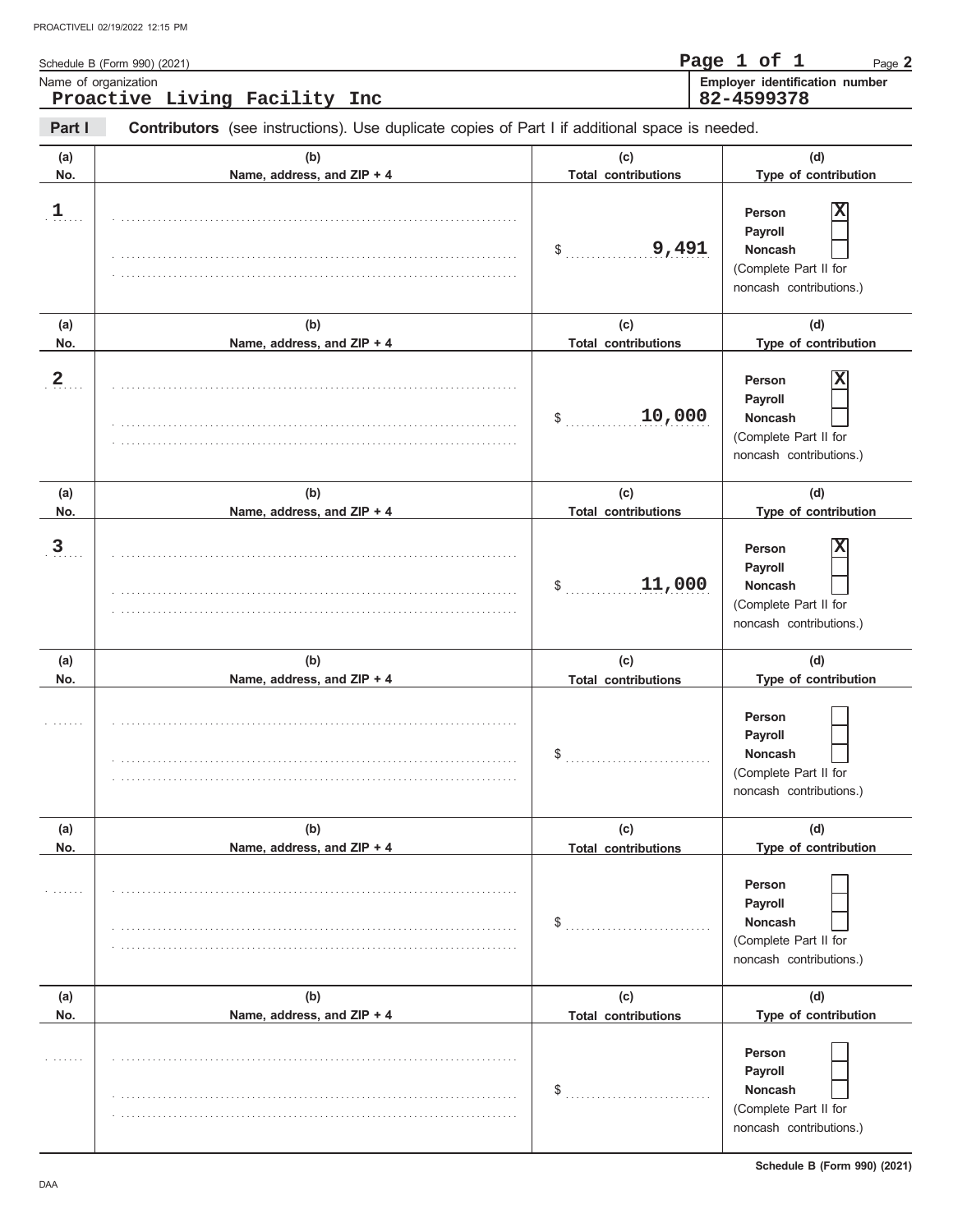| <b>SCHEDULE O</b><br>(Form 990)<br>Department of the Treasury<br>Internal Revenue Service | Supplemental Information to Form 990 or 990-EZ<br>Complete to provide information for responses to specific questions on<br>Form 990 or 990-EZ or to provide any additional information.<br>Attach to Form 990 or Form 990-EZ.<br>Go to www.irs.gov/Form990 for the latest information. |                | OMB No. 1545-0047<br>2021<br><b>Open to Public</b><br>Inspection |                    |
|-------------------------------------------------------------------------------------------|-----------------------------------------------------------------------------------------------------------------------------------------------------------------------------------------------------------------------------------------------------------------------------------------|----------------|------------------------------------------------------------------|--------------------|
| Name of the organization                                                                  | Proactive Living Facility Inc                                                                                                                                                                                                                                                           |                | Employer identification number<br>82-4599378                     |                    |
|                                                                                           | Form 990-EZ, Part I, Line 16 - Other Expenses                                                                                                                                                                                                                                           |                |                                                                  |                    |
| Description                                                                               |                                                                                                                                                                                                                                                                                         | Amount         |                                                                  |                    |
| <b>Expenses</b>                                                                           |                                                                                                                                                                                                                                                                                         |                |                                                                  |                    |
| Advertising                                                                               |                                                                                                                                                                                                                                                                                         | \$<br>123      |                                                                  |                    |
|                                                                                           | Office Supplies                                                                                                                                                                                                                                                                         | \$<br>599      |                                                                  |                    |
|                                                                                           | Taxes and Filing Fees                                                                                                                                                                                                                                                                   | \$<br>772      |                                                                  |                    |
|                                                                                           | Bank and CC Fees                                                                                                                                                                                                                                                                        | \$<br>196      |                                                                  |                    |
| Land prep                                                                                 |                                                                                                                                                                                                                                                                                         | \$<br>4,000    |                                                                  |                    |
|                                                                                           | Total \$                                                                                                                                                                                                                                                                                | 5,690          |                                                                  |                    |
| Description                                                                               |                                                                                                                                                                                                                                                                                         | \$             | Beg. of Year<br>$648$ \$                                         | End of Year<br>648 |
|                                                                                           | Less Accumulated Depreciation                                                                                                                                                                                                                                                           | \$<br>Total \$ | $648$ \$<br>-\$<br>0                                             | 648<br>0           |
| generations to come.                                                                      | Form 990-EZ, Part III - Primary Exempt Purpose<br>To provide Caring quality housing for adults with disabilities for                                                                                                                                                                    |                |                                                                  |                    |
|                                                                                           | Form 990-EZ, Part III, Line 28 - First Accomplishment<br>The Organization continues to generate awareness and raise funds to<br>continue it's mission. A portion of the funds were used to purchase land                                                                                |                |                                                                  |                    |
|                                                                                           | that will be used to build a living facility for multiple adults residents.<br>Building plans are underway. In 2021, some excavation work was done. A                                                                                                                                   |                |                                                                  |                    |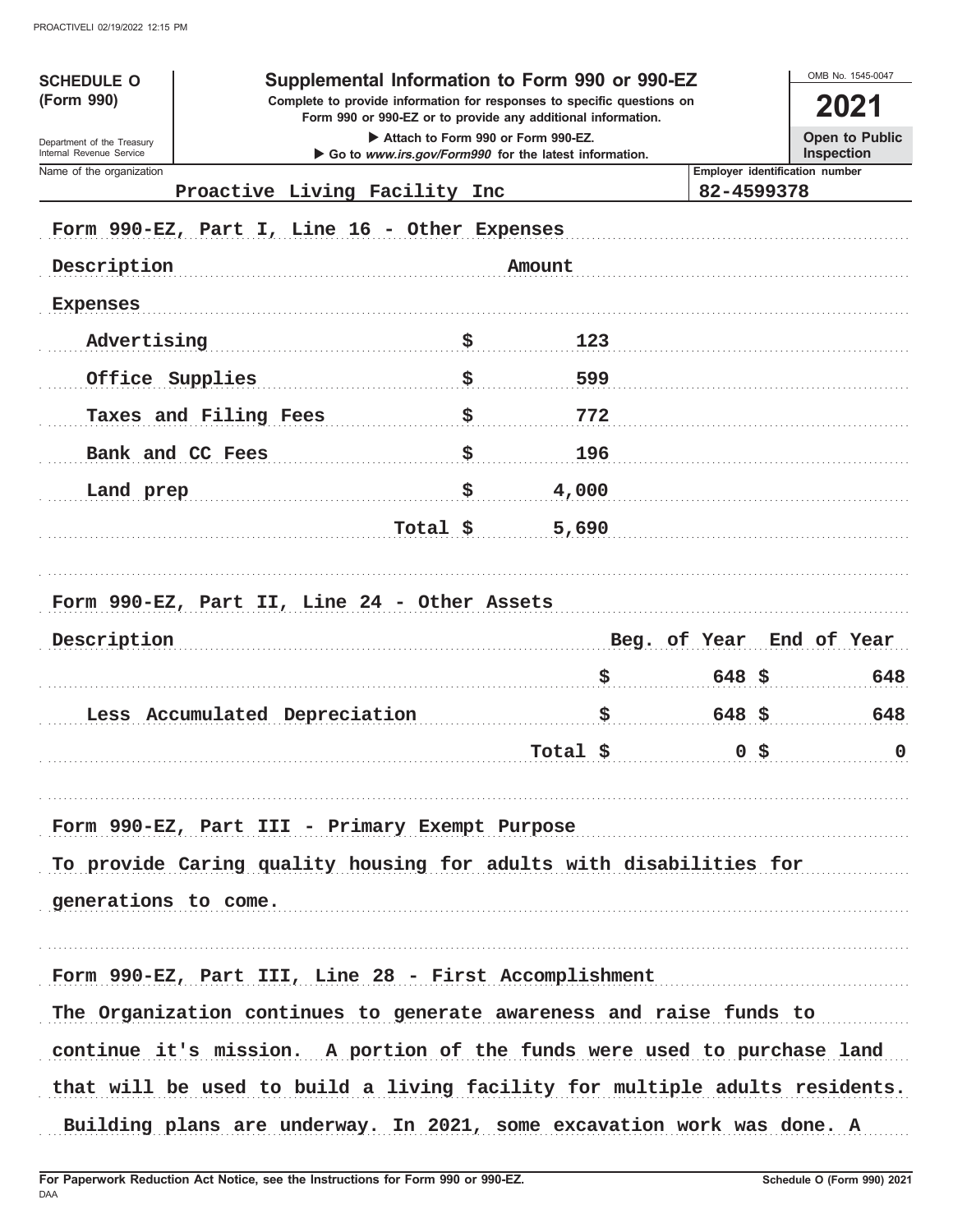| Schedule O (Form 990) 2021<br>Name of the organization | Page 2                         |
|--------------------------------------------------------|--------------------------------|
|                                                        | Employer identification number |
| Proactive Living Facility Inc                          | 82-4599378                     |
| grant writer was also hired.                           |                                |
|                                                        |                                |
|                                                        |                                |
|                                                        |                                |
|                                                        |                                |
|                                                        |                                |
|                                                        |                                |
|                                                        |                                |
|                                                        |                                |
|                                                        |                                |
|                                                        |                                |
|                                                        |                                |
|                                                        |                                |
|                                                        |                                |
|                                                        |                                |
|                                                        |                                |
|                                                        |                                |
|                                                        |                                |
|                                                        |                                |
|                                                        |                                |
|                                                        |                                |
|                                                        |                                |
|                                                        |                                |
|                                                        |                                |
|                                                        |                                |
|                                                        |                                |
|                                                        |                                |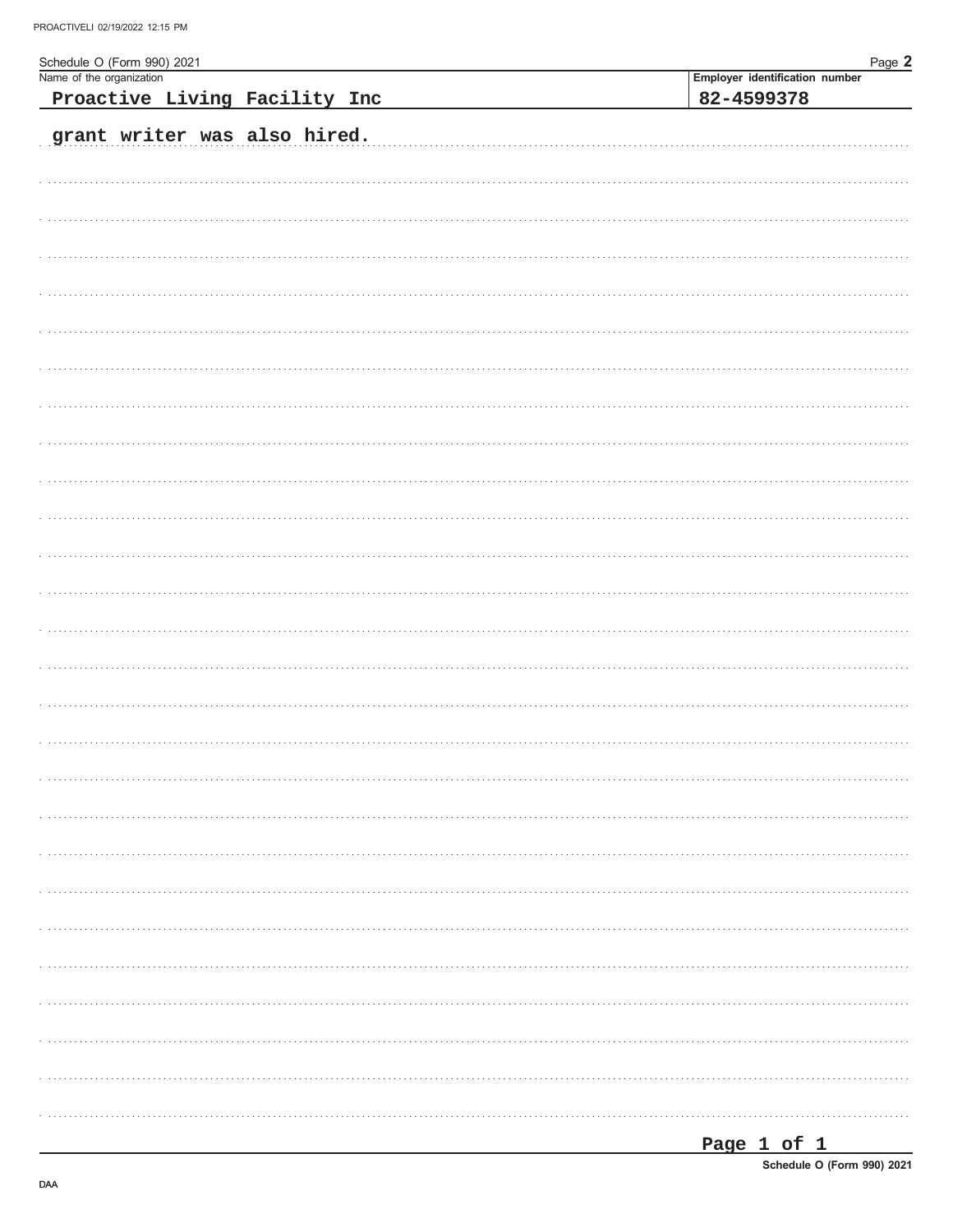PROACTIVELI Proactive Living Facility Inc  $02/19/2022$  12:14 PM 82-4599378 **Federal Asset Report**

# FYE: 12/31/2021 **Form 990, Page 1**

| Asset | <b>Description</b>                                                                           | Date<br>In Service | Cost             | Bus Sec<br>179 Bonus<br>$\%$ | Basis<br>for Depr | Per Conv Meth                                | Prior                   | Current                          |
|-------|----------------------------------------------------------------------------------------------|--------------------|------------------|------------------------------|-------------------|----------------------------------------------|-------------------------|----------------------------------|
|       | <b>Prior MACRS:</b><br>Computer and Printer                                                  | 8/08/18            | 648<br>648       | X                            | $\theta$          | <b>HY 200DB</b><br>5                         | 648<br>648              | $\theta$                         |
|       | <b>Other Depreciation:</b><br>Land<br><b>Total Other Depreciation</b>                        | 8/06/18            | 68,859<br>68,859 |                              | 68,859<br>68,859  | $\theta$<br>Land<br>$\overline{\phantom{a}}$ | $\Omega$<br>$\theta$    | $\theta$<br>$\Omega$             |
|       | <b>Total ACRS and Other Depreciation</b>                                                     |                    | 68,859           |                              | 68,859            |                                              |                         |                                  |
|       | <b>Grand Totals</b><br><b>Less: Dispositions and Transfers</b><br>Less: Start-up/Org Expense |                    | 69,507           |                              | 68,859            |                                              | 648<br>$\left( \right)$ | $\theta$<br>$\theta$<br>$\Omega$ |
|       | <b>Net Grand Totals</b>                                                                      |                    | 69,507           |                              | 68,859            |                                              | 648                     | $\theta$                         |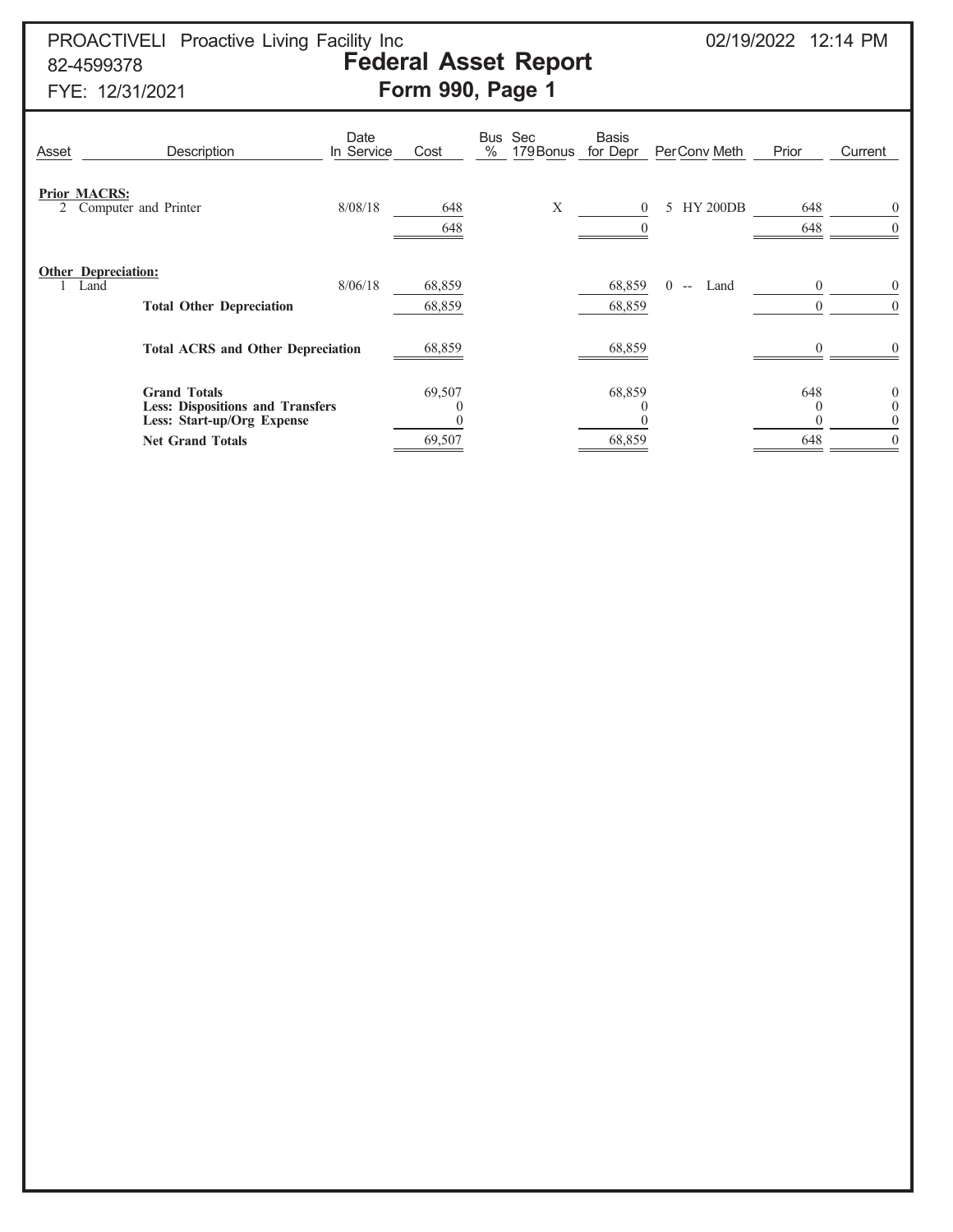| PROACTIVELI Proactive Living Facility Inc<br>82-4599378<br>FYE: 12/31/2021 | <b>Bonus Depreciation Report</b> | <b>Form 990, Page 1</b> |            |                                        |                                      |                              | 02/19/2022 12:14 PM                         |
|----------------------------------------------------------------------------|----------------------------------|-------------------------|------------|----------------------------------------|--------------------------------------|------------------------------|---------------------------------------------|
| Property Description<br>Asset<br>2 Computer and Printer                    | Date In<br>Service<br>8/08/18    | Tax<br>Cost<br>648      | Bus<br>Pct | Tax Sec<br>179 Exp<br>$\boldsymbol{0}$ | Current<br>Bonus<br>$\boldsymbol{0}$ | Prior<br><b>Bonus</b><br>648 | Tax - Basis<br>for Depr<br>$\boldsymbol{0}$ |
|                                                                            | <b>Grand Total</b>               | 648                     |            | $\frac{0}{\sqrt{2}}$                   | $\boldsymbol{0}$                     | 648                          | $\boldsymbol{0}$                            |
|                                                                            |                                  |                         |            |                                        |                                      |                              |                                             |
|                                                                            |                                  |                         |            |                                        |                                      |                              |                                             |
|                                                                            |                                  |                         |            |                                        |                                      |                              |                                             |
|                                                                            |                                  |                         |            |                                        |                                      |                              |                                             |
|                                                                            |                                  |                         |            |                                        |                                      |                              |                                             |
|                                                                            |                                  |                         |            |                                        |                                      |                              |                                             |
|                                                                            |                                  |                         |            |                                        |                                      |                              |                                             |
|                                                                            |                                  |                         |            |                                        |                                      |                              |                                             |
|                                                                            |                                  |                         |            |                                        |                                      |                              |                                             |
|                                                                            |                                  |                         |            |                                        |                                      |                              |                                             |
|                                                                            |                                  |                         |            |                                        |                                      |                              |                                             |
|                                                                            |                                  |                         |            |                                        |                                      |                              |                                             |
|                                                                            |                                  |                         |            |                                        |                                      |                              |                                             |
|                                                                            |                                  |                         |            |                                        |                                      |                              |                                             |
|                                                                            |                                  |                         |            |                                        |                                      |                              |                                             |
|                                                                            |                                  |                         |            |                                        |                                      |                              |                                             |
|                                                                            |                                  |                         |            |                                        |                                      |                              |                                             |
|                                                                            |                                  |                         |            |                                        |                                      |                              |                                             |
|                                                                            |                                  |                         |            |                                        |                                      |                              |                                             |
|                                                                            |                                  |                         |            |                                        |                                      |                              |                                             |
|                                                                            |                                  |                         |            |                                        |                                      |                              |                                             |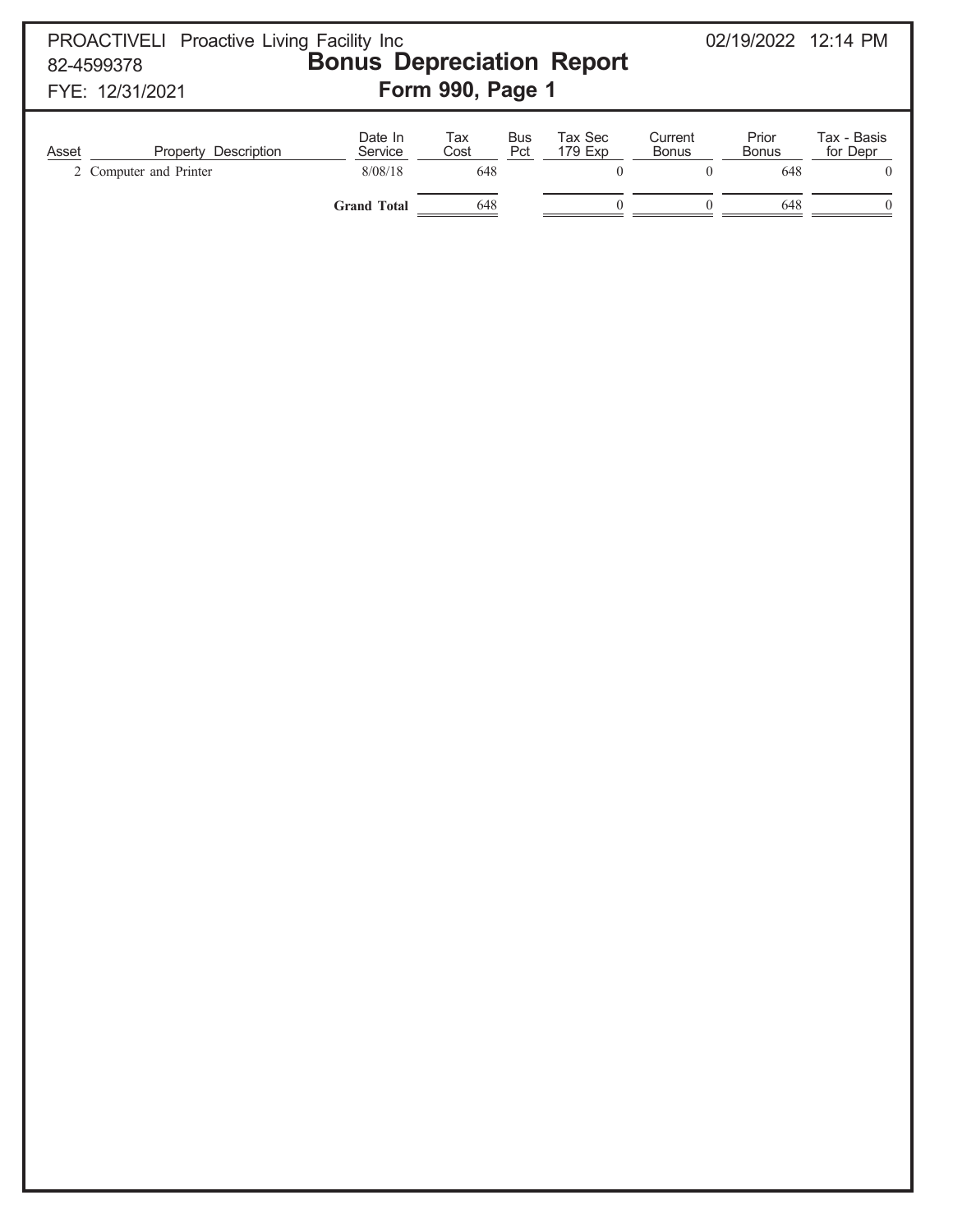| 82-4599378<br>FYE: 12/31/2021 | PROACTIVELI Proactive Living Facility Inc<br>Depreciation Adjustment Report<br><b>All Business Activities</b> | 02/19/2022 12:14 PM |                                    |
|-------------------------------|---------------------------------------------------------------------------------------------------------------|---------------------|------------------------------------|
| Unit Asset<br><b>Form</b>     | Description<br>Tax<br>AMT<br>There are no assets that meet the criteria of this report                        |                     | AMT<br>Adjustments/<br>Preferences |
|                               |                                                                                                               |                     |                                    |
|                               |                                                                                                               |                     |                                    |
|                               |                                                                                                               |                     |                                    |
|                               |                                                                                                               |                     |                                    |
|                               |                                                                                                               |                     |                                    |
|                               |                                                                                                               |                     |                                    |
|                               |                                                                                                               |                     |                                    |
|                               |                                                                                                               |                     |                                    |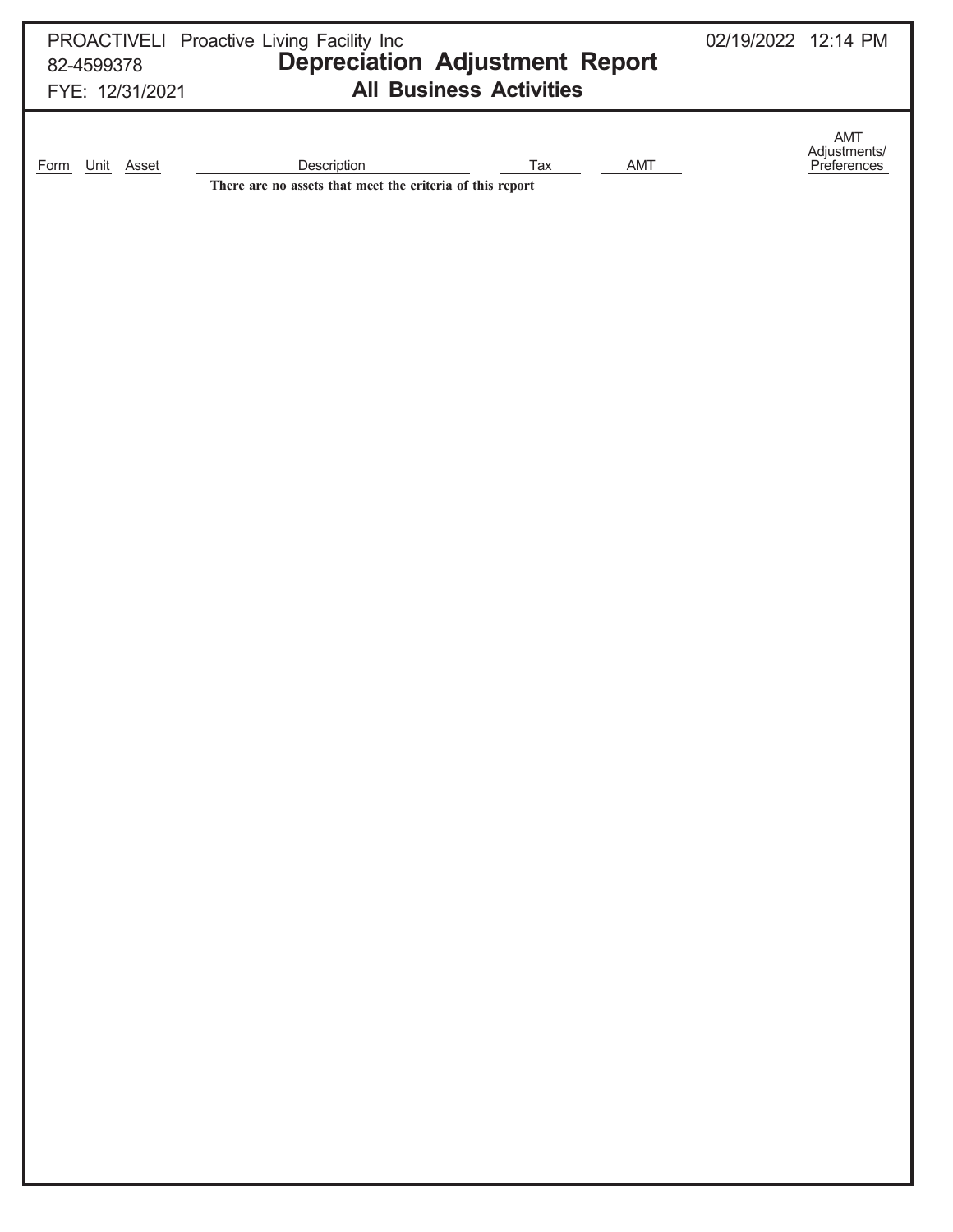|                 | <b>PROACTIVELI</b> Proactive Living Facility Inc | 02/19/2022 12:14 PM |  |
|-----------------|--------------------------------------------------|---------------------|--|
| 82-4599378      | <b>Future Depreciation Report FYE: 12/31/22</b>  |                     |  |
| FYE: 12/31/2021 | Form 990, Page 1                                 |                     |  |

| Asset |                            | Description                              | Date In<br>Service | Cost             | Tax                      | <b>AMT</b> |
|-------|----------------------------|------------------------------------------|--------------------|------------------|--------------------------|------------|
|       | <b>Prior MACRS:</b>        |                                          |                    |                  |                          |            |
| 2     |                            | Computer and Printer                     | 8/08/18            | 648<br>648       | $\mathbf{0}$             | $\theta$   |
|       | <b>Other Depreciation:</b> |                                          |                    |                  |                          |            |
| -1    | Land                       | <b>Total Other Depreciation</b>          | 8/06/18            | 68,859<br>68,859 | $\mathbf{0}$<br>$\theta$ |            |
|       |                            | <b>Total ACRS and Other Depreciation</b> |                    | 68,859           | $\Omega$                 |            |
|       |                            | <b>Grand Totals</b>                      |                    | 69,507           | $\theta$                 |            |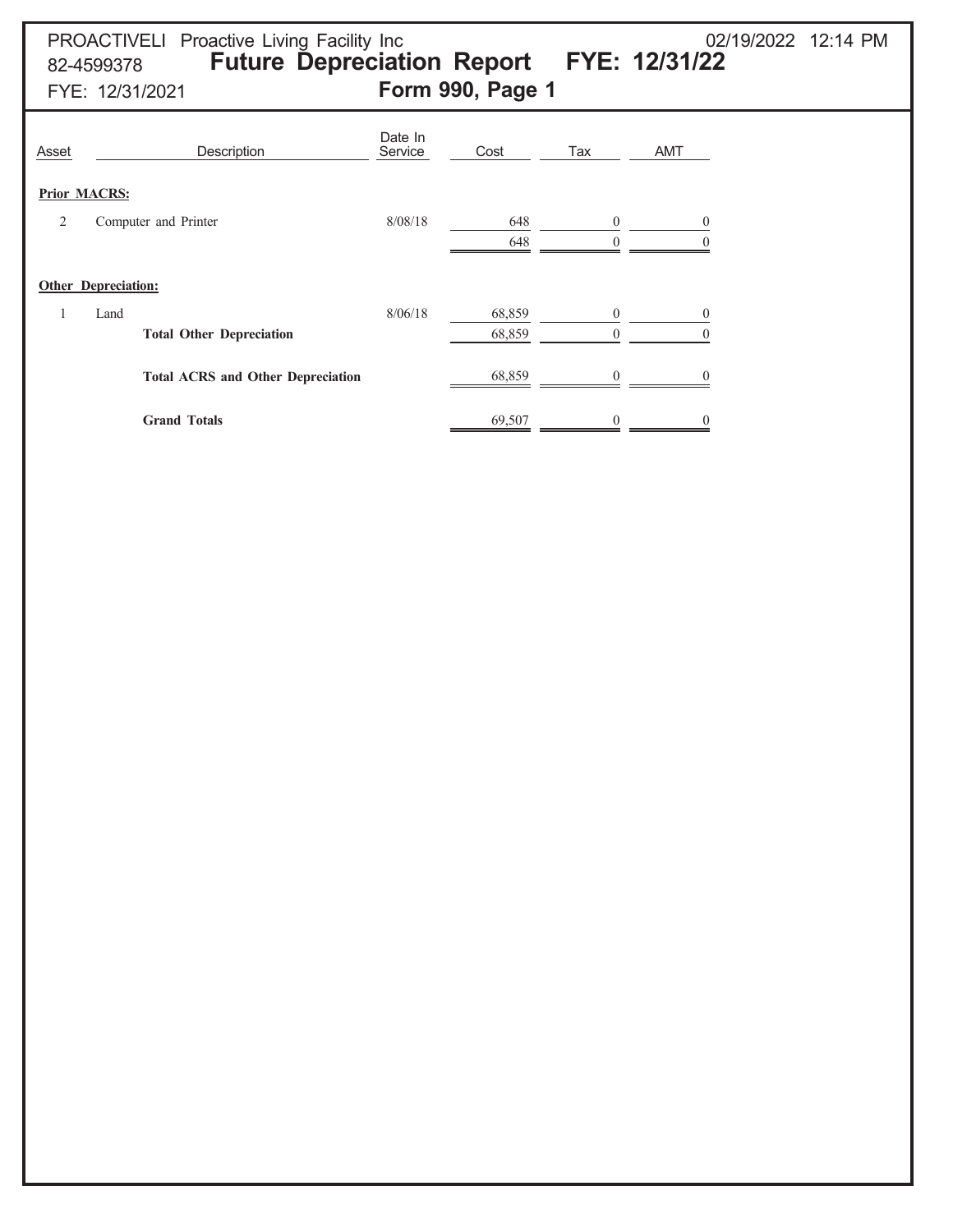| 2/19/2022 12:14 PM                                                         |                                                    | Accumulated<br>Depreciation | $\circ$<br>$\circ$<br>$\Omega$<br>$\Omega$<br>68,859<br>859 |  |  |  |  |  |
|----------------------------------------------------------------------------|----------------------------------------------------|-----------------------------|-------------------------------------------------------------|--|--|--|--|--|
|                                                                            |                                                    | End of<br>Year              | 68,<br>$\Omega$<br>$\Omega$<br>$\circ$                      |  |  |  |  |  |
|                                                                            |                                                    | Accumulated<br>Depreciation | ' ဟ−<br>₩.                                                  |  |  |  |  |  |
| Federal Statements                                                         | Form 990-EZ, Part II, Line 23 - Land and Buildings | Beginning<br>of Year        | 68,859<br>68,859<br>$\frac{1}{\alpha}$ $\frac{1}{\alpha}$   |  |  |  |  |  |
| PROACTIVELI Proactive Living Facility Inc<br>82-4599378<br>FYE: 12/31/2021 |                                                    | Description                 | Total                                                       |  |  |  |  |  |